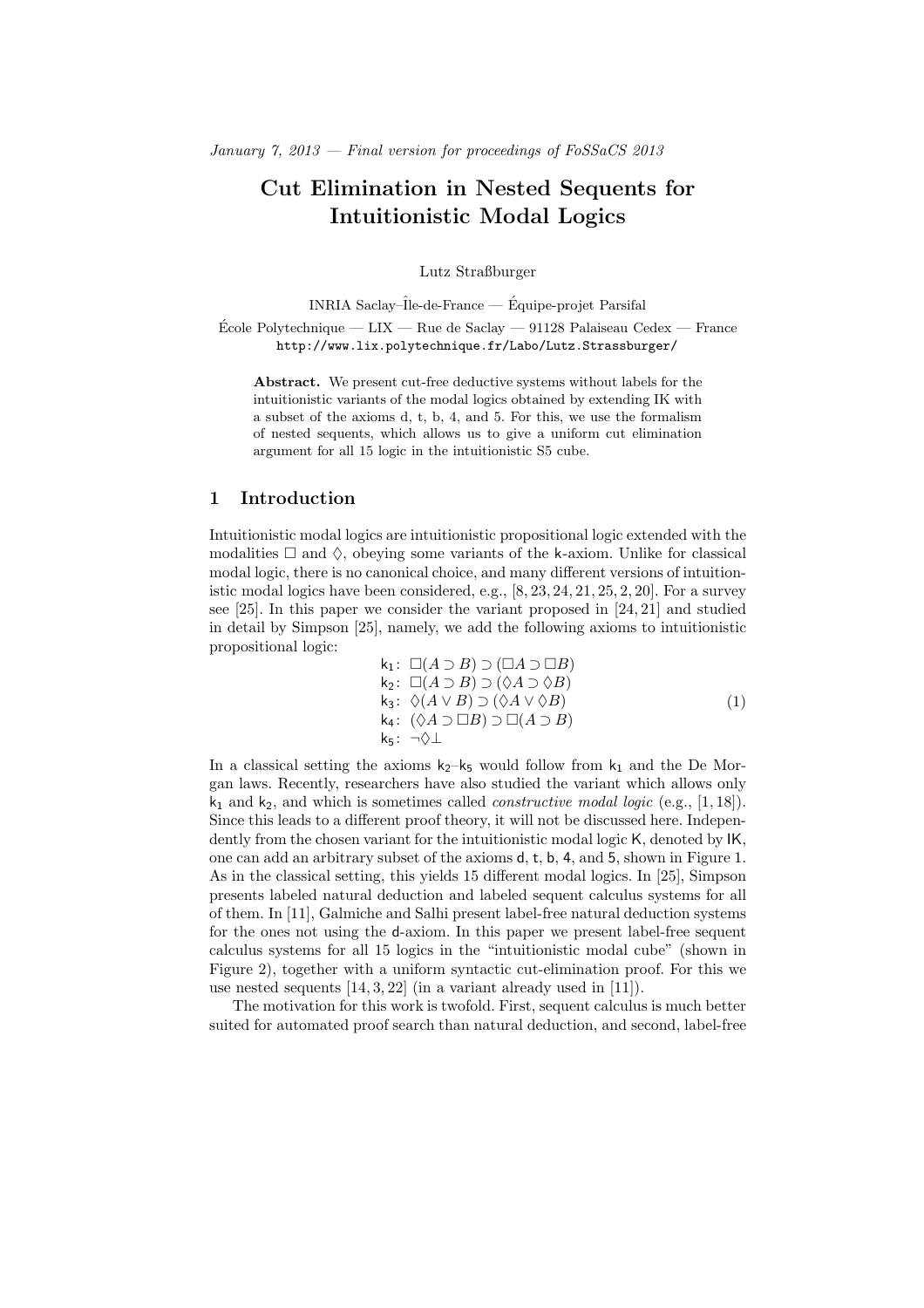| d: $\Box A \supset \Diamond A$                                                    | $\forall w. \exists v. wRv$                                         | (serial)     |
|-----------------------------------------------------------------------------------|---------------------------------------------------------------------|--------------|
| t: $(A \supset \Diamond A) \wedge (\Box A \supset A)$                             | $\forall w. wRw$                                                    | (reflexive)  |
| <b>b</b> : $(A \supset \Box \Diamond A) \land (\Diamond \Box A \supset A)$        | $\forall w. \forall v. w R v \supset v R w$                         | (symmetric)  |
| 4: $(\Diamond \Diamond A \supset \Diamond A) \wedge (\Box A \supset \Box \Box A)$ | $\forall w. \forall v. \forall u. w R v \wedge v R u \supset w R u$ | (transitive) |
| 5: $(\Diamond A \supset \Box \Diamond A) \wedge (\Diamond \Box A \supset \Box A)$ | $\forall w. \forall v. \forall u. w R v \wedge w R u \supset v R u$ | (euclidean)  |

Fig. 1. Intuitionistic modal axioms d, t, b, 4, 5, with corresponding frame conditions

systems make it easier to study the theory of proof search and proof normalization. In fact, the sequent systems together with the cut-reduction procedure presented in this paper are the basis for ongoing research on the following two questions: (i) Is it possible to design a focussed system  $[16, 5, 17]$  yielding new normal forms for cut-free proofs and providing proof search mechanisms based on forward-chaining (program-directed search) and backward-chaining (goaldirected search) for intuitionistic modal logics? (ii) Can we give a term calculus (based on the  $\lambda$ -calculus in the style of [19]) for proofs, in order to provide a Curry-Howard-correspondence for intuitionistic modal logics (and not just the constructive modal logics mentioned above)?

There is a close relationship between the labeled and the label-free natural deduction systems of [25] and [11]. In fact, modulo the correspondence between (tree-)labeled systems and nested sequents [10], the basic systems for IK of [25] and [11] are identical. A similar correspondence can be observed between the labeled sequent systems of [25] and our systems, when restricted to the logic IK. However, the rules dealing with the axioms d, t, b, 4, and 5 are very different from [25]. The shape of these rules is crucial for the internal cutelimination proof.

Furthermore, note that our treatment of the "intuitionistic" in nested sequents is different from the one in [9] (which is two-sided inside each nesting and does not treat modalities), and the one in [13], (which focuses on variants of bi-intuitionistic tense logics, and does not cover all 15 logics in the IS5-cube).

# 2 Preliminaries

The formulas of intuitionistic modal logic (IML) are generated by:

$$
\mathcal{M} ::= \mathcal{A} \mid \perp \mid \mathcal{M} \land \mathcal{M} \mid \mathcal{M} \lor \mathcal{M} \mid \mathcal{M} \supset \mathcal{M} \mid \Box \mathcal{M} \mid \Diamond \mathcal{M} \tag{2}
$$

where  $A = \{a, b, c, \ldots\}$  is a countable set of propositional variables (or atoms). We use  $A, B, C, \ldots$  to denote formulas. Negation of formulas is defined as  $\neg A =$  $A \supset \perp$ . The theorems of the intuitionistic modal logic IK are exactly those formulas that are derivable from the axioms of intuitionistic propositional logic and the axioms  $k_1-k_5$  shown in (1) via the rules mp and nec shown below:

$$
\mathsf{mp}\,\frac{A\ \ A\supset B}{B}\qquad \qquad \mathsf{nec}\,\frac{A}{\Box A}\tag{3}
$$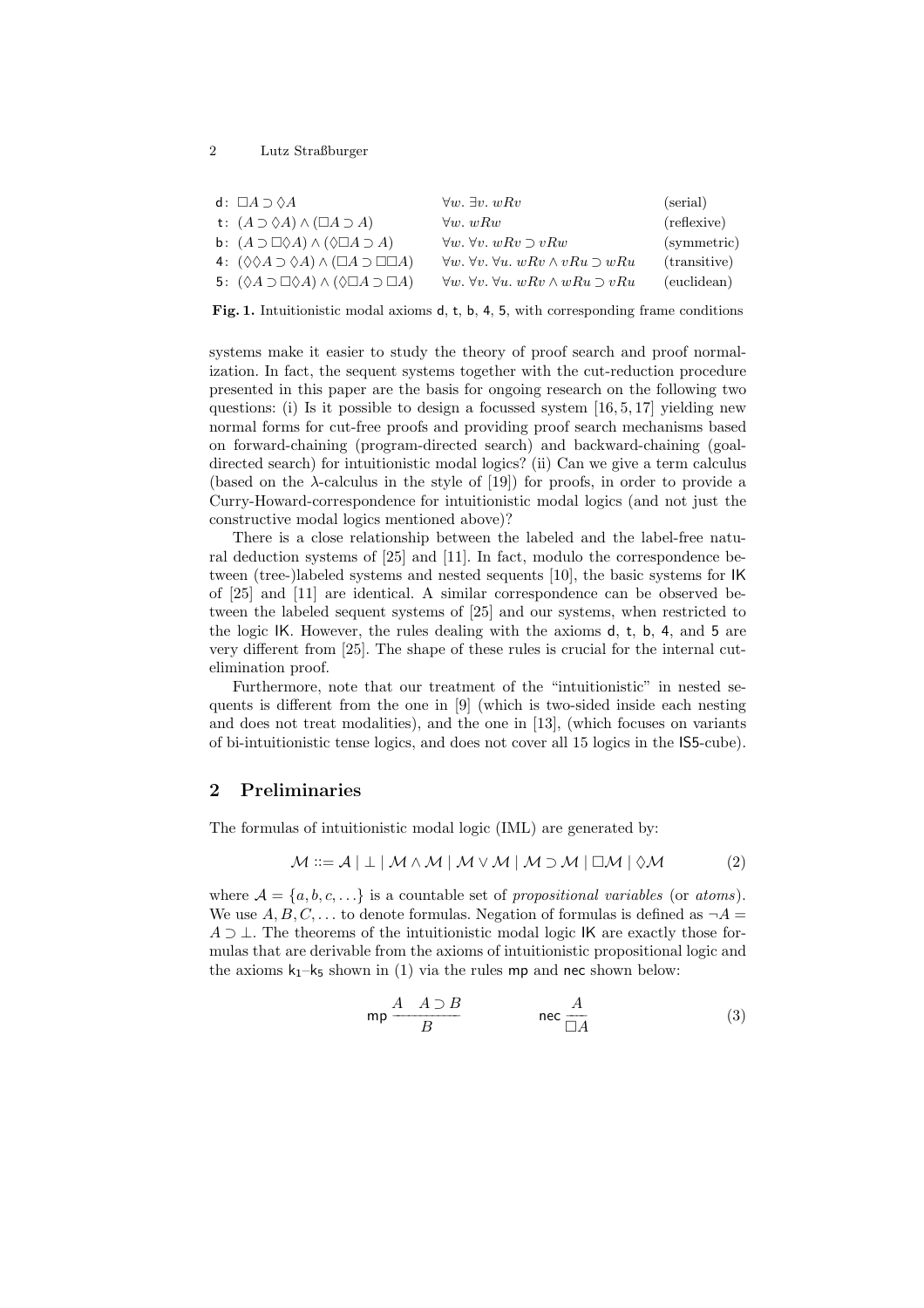In the following, we recall the *birelational models*  $[21, 7]$  for IML, which are a combination of the Kripke semantics for propositional intuitionistic logic and the one for classical modal logic. A frame  $\langle W, \leq, R \rangle$  is a non-empty set W of *worlds* together with two binary relations  $\leq$ ,  $R \subseteq W \times W$ , where  $\leq$  is a pre-order (i.e., reflexive and transitive), such that the following two conditions hold

- (F1) For all worlds  $w, v, v'$ , if  $wRv$  and  $v \leq v'$ , then there is a w' such that  $w \leq w'$ and  $w' R v'$ .
- (F2) For all worlds  $w', w, v$ , if  $w \leq w'$  and  $wRv$ , then there is a v' such that  $w'Rv'$ and  $v \leq v'$ .

These two conditions can be visualized as follows:

w ′ · · · R · · · · · · v ′ ≤ . . . . . . ≤ w R v and w ′ · · · R · · · · · · v ′ ≤ . . . . . . ≤ w R v

A model  $\mathfrak{M}$  is a quadruple  $\langle W, \leq, R, V \rangle$ , where  $\langle W, \leq, R \rangle$  is a frame, and V, called the *valuation*, is a monotone function  $\langle W, \leq \rangle \to \langle 2^{\mathcal{A}}, \subseteq \rangle$  from the set of worlds to the set of subsets of propositional variables, mapping a world  $w$  to the set of propositional variables which are true in w. We write  $w \Vdash a$  if  $a \in V(w)$ . The relation  $\mathbb F$  is extended to all formulas as follows:

 $w \Vdash A \wedge B$  iff  $w \Vdash A$  and  $w \Vdash B$  $w \Vdash A \vee B$  iff  $w \Vdash A$  or  $w \Vdash B$  $w \Vdash A \supset B$  iff  $y' \geq w$ :  $w' \Vdash A$  implies  $w' \Vdash B$  $w \Vdash \Box A$  iff for all  $w', v' \in W$ : if  $w' \geq w$  and  $w' R v'$  then  $v' \Vdash A$  $w \Vdash \Diamond A$  iff there is a  $v \in W$  such that  $wRv$  and  $v \Vdash A$ (4)

We write  $w \not\vdash A$  if  $w \vdash A$  does not hold. In particular, note that  $w \not\vdash \bot$  for all worlds, and that we do *not* have that  $w \Vdash \neg A$  iff  $w \not\Vdash A$ . However, we get the monotonicity property:

# **Lemma 2.1 (Monotonicity)** If  $w \leq w'$  and  $w \Vdash A$  then  $w' \Vdash A$ .

*Proof* By induction on A, using (4), (F1), and the monotonicity of V.  $\Box$ 

We say that a formula A is valid in a model  $\mathfrak{M} = \langle W, \leq, R, V \rangle$ , denoted by  $\mathfrak{M} \Vdash A$ , if for all  $w \in W$  we have  $w \Vdash A$ . A formula A is valid in a frame  $\langle W, \leq, R \rangle$ , denoted by  $\langle W, \leq, R \rangle \Vdash A$ , if for all valuations V, we have  $\langle W, \leq, R, V \rangle \Vdash A$ . Finally, we say a formula is *valid*, if it is valid in all frames. As for classical modal logics, we can consider the axioms  $\{d, t, b, 4, 5\}$ , whose intuitionistic versions are shown in Figure 1, and that we can add to the logic IK. For  $X \subseteq \{d, t, b, 4, 5\}$  a frame is called an X-frame if the relation R obeys the corresponding frame conditions, which are also shown in Figure 1. For example, a  ${b, 4}$ -frame is one in which R is symmetric and transitive. The following theorem is well-known:

**Theorem 2.2** A formula is derivable from  $IK+X$  iff it is valid in all X-frames.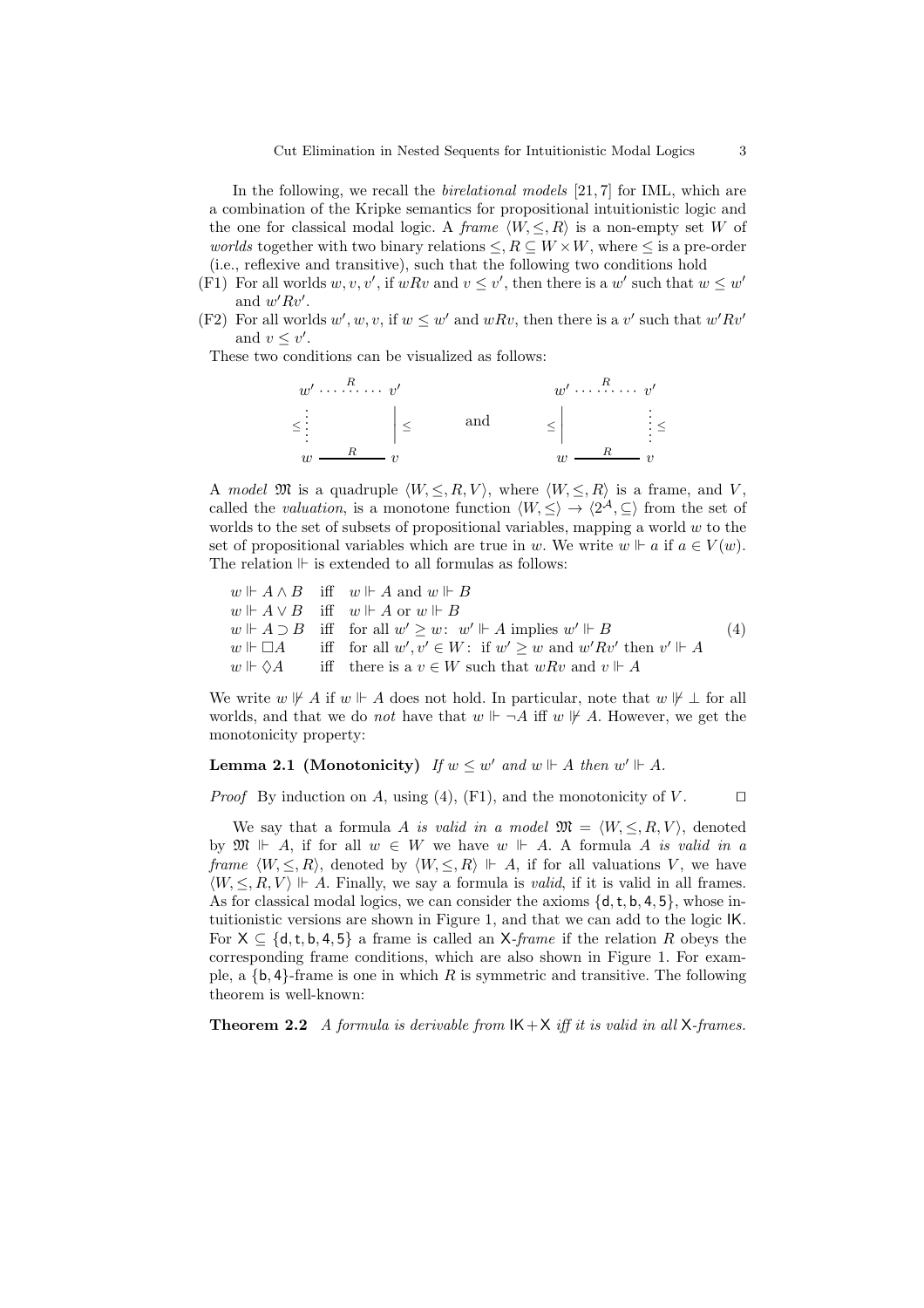

Fig. 2. The intuitionistic "modal cube"

Remark 2.3 Note that we do not have a true correspondence as for classical modal logics. For example, if t is valid in a frame  $\langle W, \leq, R \rangle$  then R does not need to be reflexive (see [25, 21] for more details).

We will say a formula is  $X\text{-}valid$  iff it is valid in all X-frames. As in classical modal logic, we can, a priori, define 32 modal logics with the 5 axioms in Figure 1. But many of them coincide, for example,  $IK + \{t, b, 4\}$  and  $IK + \{t, 5\}$  yield the same logic, called IS5. There are, in fact, 15 different logics, which are shown in Figure 2, the intuitionistic version of the "modal cube" [12].

### 3 Nested Sequents for Intuitionistic Modal Logics

Let us now turn to nested sequents for IML. The data structure of a nested sequent for intuitionistic modal logics that we employ here has already been used in [11] and is almost the same as for classical modal logics [3, 4]: it is a tree whose nodes are multisets of formulas. The only difference is that in the intuitionistic case exactly one formula occurrence in the whole tree is special. We will mark it with a white circle  $\circ$ , while all other formulas are marked with a black circle  $\bullet$ . One can see this marking as a polarity assignment:  $\bullet$  for *input polarity*, and  $\circ$  for *output polarity.*<sup>1</sup> Formally, nested sequents for IML are generated by the grammar (where  $n$  and  $k$  can both be zero):

$$
\Gamma ::= \Lambda, \Pi \qquad \Lambda ::= A_1^{\bullet}, \dots, A_n^{\bullet}, [A_1], \dots, [A_k] \qquad \Pi ::= A^{\circ} \mid [\Gamma] \qquad (5)
$$

Thus, a nested sequent consists of two parts: an  $LHS\text{-}sequent$  (denoted by  $\Lambda$ ), in which all formulas have input polarity, and an  $RHS\text{-}sequent$  (denoted by  $\Pi$ ), which is either a formula with output polarity or a bracketed sequent. A sequent of the shape as  $\Gamma$  in (5) is called a *full sequent*. The letters  $\Delta$  and  $\Sigma$ 

<sup>&</sup>lt;sup>1</sup> We avoid the use of the "positive/negative" terminology because it is overloaded. For a thorough investigation into polarities as they are used here, see [15].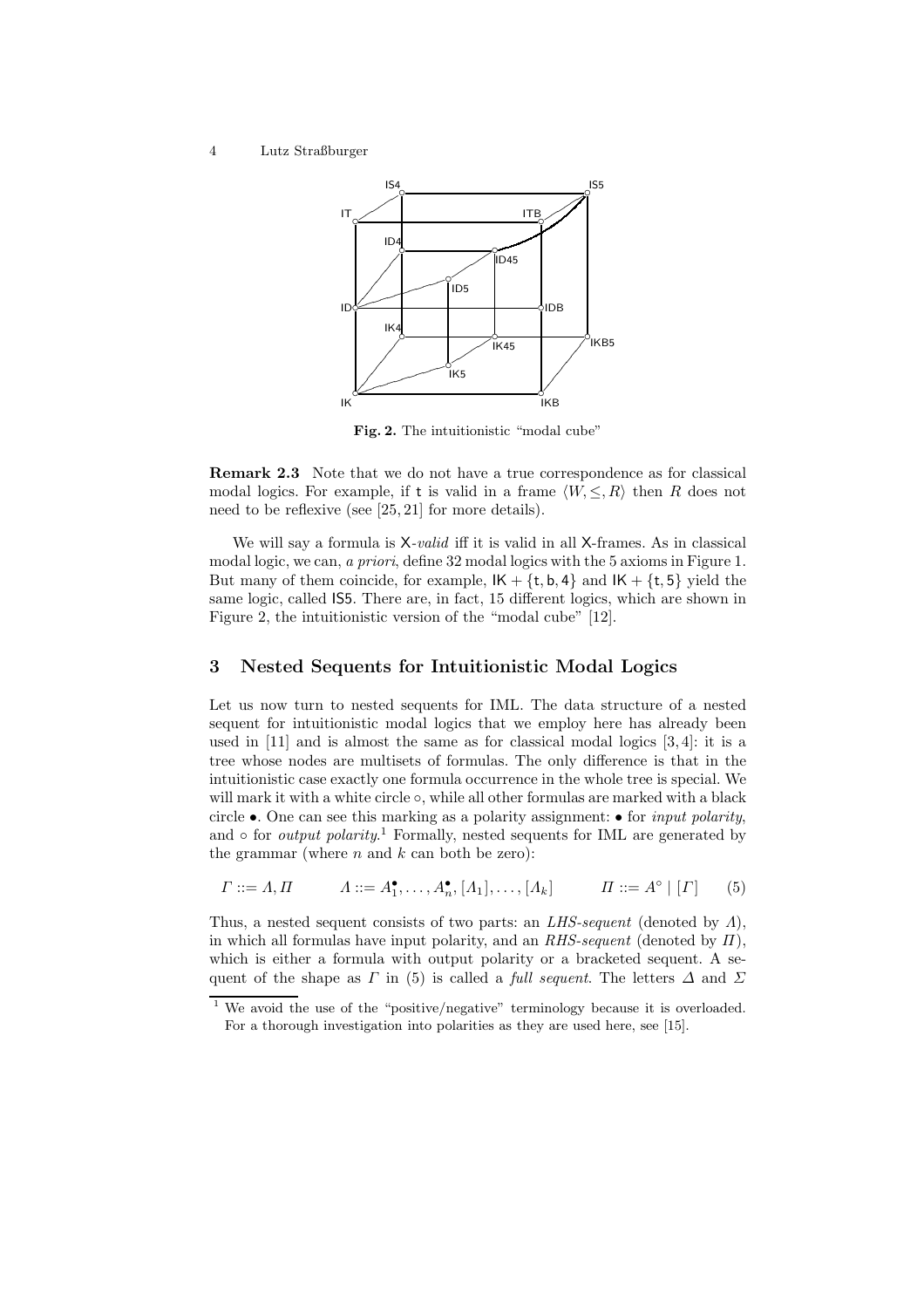can stand for full sequents as well as LHS-sequents, depending on the context. Note that any RHS-sequent is also a full sequent, but not the other way around. As usual, we allow sequents to be empty, and we consider sequents to be equal modulo associativity and commutativity of the comma. Sometimes we write  $\emptyset$  to denote the empty multiset, allowing us to write  $[\emptyset]$ , which is a wellformed LHS-sequent. If we forget the polarities, a nested sequent is of the shape  $\Gamma = A_1, \ldots, A_k, [\Gamma_1], \ldots, [\Gamma_n].$ 

The *corresponding formula* of a nested sequent is defined as follows:

$$
fm(A, \Pi) = fm(\Lambda) \supset fm(\Pi)
$$
  

$$
fm(A_1^{\bullet}, \dots, A_n^{\bullet}, [A_1], \dots, [A_k]) = A_1 \wedge \dots \wedge A_n \wedge \Diamond fm(A_1) \wedge \dots \wedge \Diamond fm(A_k)
$$
  

$$
fm(A^{\circ}) = A
$$
  

$$
fm([{\Gamma}]) = \Box fm({\Gamma})
$$

We say a sequent is  $X$ -valid if its corresponding formula is.

As in the case of classical modal logics, we need the notion of *context* which is a nested sequent with a hole  $\{\}$ , taking the place of a formula. Since we have two polarities, input and output, there are also two kinds of contexts: *input* contexts, whose holes have to be filled with an input formula for obtaining a full sequent, and *output contexts*, whose holes have to be filled with an output formula for obtaining a full sequent. We also allow the holes in a context to be filled with sequents and not just formulas.

We define the *depth* of a context inductively as follows:

$$
depth({\ })=0
$$
  

$$
depth(\Delta, \Gamma\{\})=depth(\Gamma\{\})
$$
  

$$
depth([\Gamma\{\})])=1+depth(\Gamma\{\})
$$

Example 3.1 Let  $\Gamma_1\{\} = C^\bullet, [\{\}, [B^\bullet, C^\bullet]] \text{ and } \Delta_1 = A^\bullet, [B^\circ] \text{ and }$  $\Gamma_2\{\}\ =\ C^\bullet, [\{\ \}, [B^\bullet, C^\circ]]\ \text{ and } \Delta_2 = A^\bullet, [B^\bullet].\ \text{ Then }\ depth(\Gamma_1\{\ \}) =$  $depth(\Gamma_2\{\}) = 1.$  Furthermore,  $\Gamma_1\{\Delta_2\}$  and  $\Gamma_2\{\Delta_1\}$  are not well-formed full sequents, because the former would contain no output formula, and the latter would contain two. However, we can form  $\Gamma_1\{\Delta_1\} = C^{\bullet}, [A^{\bullet}, [B^{\circ}], [B^{\bullet}, C^{\bullet}]]$ and  $\Gamma_2\{\Delta_2\} = C^{\bullet}, [A^{\bullet}, [B^{\bullet}], [B^{\bullet}, C^{\circ}]]$ . Their corresponding formulas are  $f m(\Gamma_1{\{\Delta_1}\}) = C \supset \Box(A \land \Diamond(B \land C) \supset \Box B)$  and  $f m(\Gamma_2{\{\Delta_2}\}) = C \supset \Box(A \land$  $\Diamond B \supset \Box (B \supset C)$ , respectively.

**Observation 3.2** Note that every output context  $\Gamma\{\}$  is of the shape

$$
A_1, [A_2, [\ldots, [A_n, \{\ \}] \ldots]] \tag{6}
$$

for some  $n \geq 0$ , where all  $\Lambda_i$  are LHS-sequents. Filling the hole of an output context with a full sequent yields a full sequent, and filling it with an LHS-sequent yields an LHS-sequent. Every input context  $\Gamma\{\}\}$  is of the shape  $\Gamma'\{A\{\}\}\$ ,  $\Pi\}$ where  $\Gamma'$ { } and  $\Lambda$ { } are output contexts (i.e., are of the shape (6) above) and  $\Pi$  is a RHS-sequent. Furthermore,  $\Gamma'$  { } and  $\Lambda$  { } and  $\Pi$  are uniquely defined by the position of the hole  $\{\,\}$  in  $\Gamma\{\,\}$ .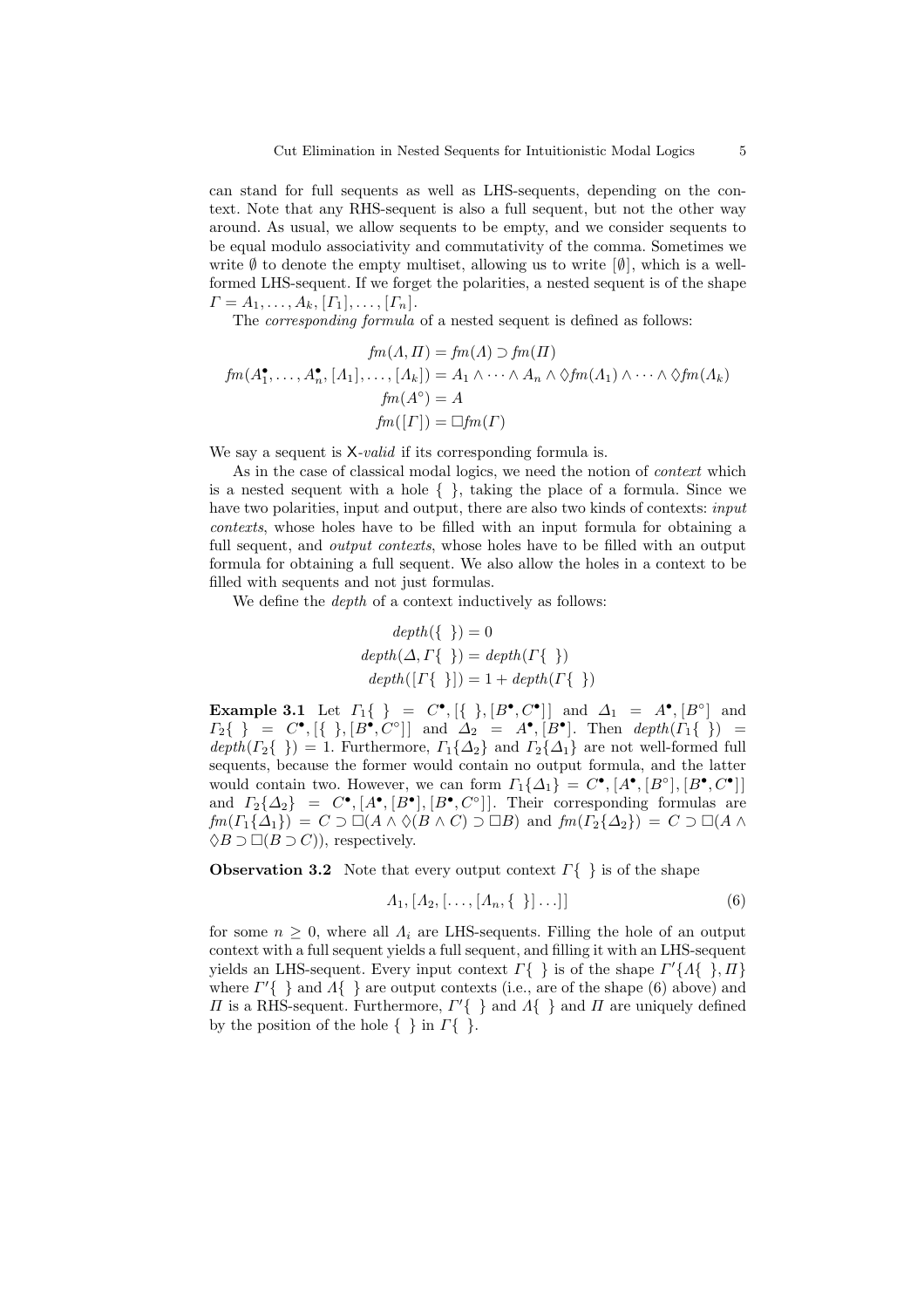$$
\begin{array}{ccc}\n\perp^{\bullet} & \text{id} & \overline{r_{\{a^{\bullet}, a^{\circ}\}}} \\
\wedge^{\bullet} & \overline{\Gamma\{A \land B^{\bullet}\}} & \wedge^{\circ} & \overline{\Gamma\{A \land B^{\circ}\}} \\
\vee^{\bullet} & \overline{\Gamma\{A \land B^{\bullet}\}} & \vee^{\circ} & \overline{\Gamma\{A \land B^{\circ}\}} \\
\end{array}
$$
\n
$$
\Rightarrow^{\bullet} \frac{\Gamma\{A^{\bullet}\} - \Gamma\{B^{\bullet}\}}{\Gamma\{A \lor B^{\bullet}\}} & \vee^{\circ} & \overline{\Gamma\{A \land B^{\circ}\}} & \vee^{\circ} & \overline{\Gamma\{B^{\circ}\}} \\
\Rightarrow^{\bullet} & \overline{\Gamma\{A \lor B^{\bullet}\}} & \overline{\Gamma\{A \lor B^{\circ}\}} & \overline{\Gamma\{A \lor B^{\circ}\}} \\
\Rightarrow^{\bullet} & \overline{\Gamma\{A \supset B^{\bullet}\} \} & \overline{\Gamma\{A \supset B^{\circ}\}} \\
\Box^{\bullet} & \overline{\Gamma\{\Box A^{\bullet}, [A^{\bullet}, \Delta]\}} & \overline{\Box}^{\circ} & \overline{\Gamma\{A^{\bullet}\} \} \\
\Diamond^{\bullet} & \overline{\Gamma\{\Box A^{\bullet}, [A^{\bullet}]\}} & \overline{\Box}^{\circ} & \overline{\Gamma\{A^{\circ}\}} \\
\Diamond^{\bullet} & \overline{\Gamma\{\Diamond A^{\circ}\}} & \Diamond^{\circ} & \overline{\Gamma\{A^{\circ}, \Delta\}} \\
\end{array}
$$

Fig. 3. System NIK

We can chose to fill the hole of a context  $\Gamma\{\}\}\$  with nothing, which means we simply remove the  $\{\,\}$ . This is denoted by  $\Gamma\{\emptyset\}$ . In Example 3.1 above,  $\Gamma_1\{\emptyset\} = C^{\bullet}, [[B^{\bullet}, C^{\bullet}]]$  is an LHS-sequent and  $\Gamma_2\{\emptyset\} = C^{\bullet}, [[B^{\bullet}, C^{\circ}]]$  is a full sequent. More generally, whenever  $\Gamma\{\emptyset\}$  is a full sequent, then  $\Gamma\{\}$  is an input context. Sometimes we also need a context with many holes, denoted by  $\Gamma\{\ \}\cdots\{\ \}.$ 

**Definition 3.3** For every input context  $\Gamma\{\}\$  (resp. full sequent  $\Delta$ ), we define its *output pruning*  $\Gamma^{\downarrow}$  { } (resp.  $\Delta^{\downarrow}$ ) to be the same context (resp. sequent) with the unique output formula removed. Thus,  $\Gamma^{\downarrow} \{\ \}$  is an output context (resp.  $\Delta^{\downarrow}$ is an LHS-sequent). If  $\varGamma\{\phantom{\cdot}\}$  is already an output context (resp. if  $\varDelta$  is already an LHS-sequent), then  $\Gamma^{\downarrow} \{ \} = \Gamma \{ \}$  (resp.  $\Delta^{\downarrow} = \Delta$ ).

We are now ready to see the inference rules. Figure 3 shows system NIK, a nested sequent system for intuitionistic modal logic IK. There are more rules than in the classical version [3] because for each connective we need two rules, one for the input polarity, and one for the output polarity. Note how the ⊃•-rule makes use of the output pruning. This is necessary because we allow only one output formula in the sequent. Without this restriction, we would collapse into the classical case.

In the course of this paper we will make use of the additional structural rules

$$
\text{nec}^{[1]} \frac{\Gamma}{[\Gamma]} \quad \text{w} \frac{\Gamma\{\emptyset\}}{\Gamma\{A\}} \quad \text{c} \frac{\Gamma\{A^\bullet, A^\bullet\}}{\Gamma\{A^\bullet\}} \quad \text{m}^{[1]} \frac{\Gamma\{[\Delta_1], [\Delta_2]\}}{\Gamma\{[\Delta_1, \Delta_2]\}} \quad \text{cut} \frac{\Gamma^{\downarrow}\{A^\circ\}}{\Gamma\{\emptyset\}} \quad (7)
$$

called necessitation, weakening, contraction, box-medial, and cut, respectively. These rules are not part of the system, but we will see later that they are all admissible. Note that in the weakening rule  $\Lambda$  has to be an LHS-sequent, and the contraction rule can only be applied to input formulas. For the  $m<sup>[1]</sup>$ -rule it is not relevant where in  $\Gamma\{[\Delta_1,\Delta_2]\}\)$  the output formula is located. The cutrule makes use of the output pruning, in the same way as the ⊃•-rule. Explicit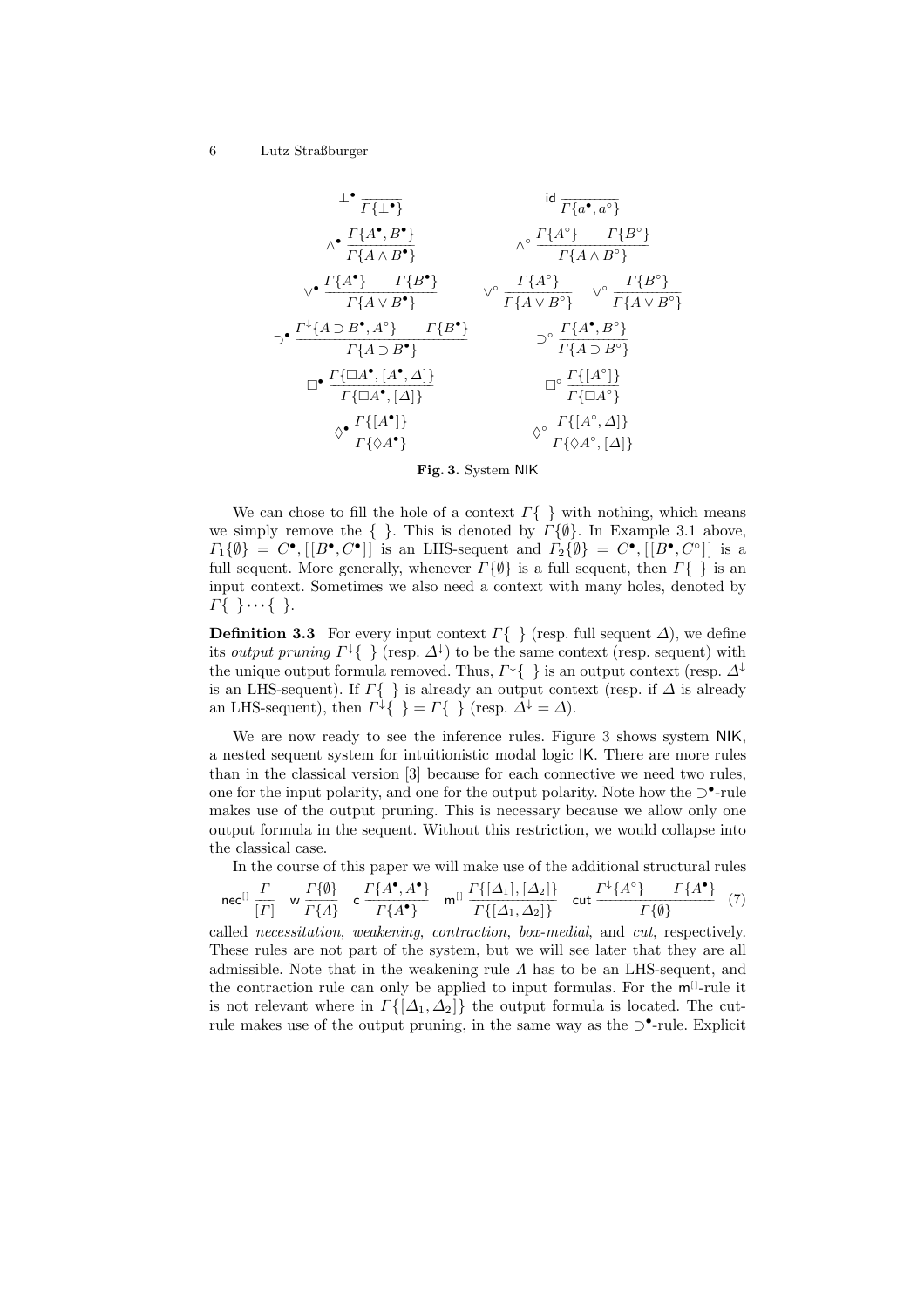Cut Elimination in Nested Sequents for Intuitionistic Modal Logics 7

$$
d^{\circ} \frac{\Gamma\{[A^{\circ}]\}}{\Gamma\{\bigtriangleup\mathbf{A}^{\circ}\}} \qquad t^{\circ} \frac{\Gamma\{A^{\circ}\}}{\Gamma\{\bigtriangleup A^{\circ}\}} \qquad b^{\circ} \frac{\Gamma\{[A], A^{\circ}\}}{\Gamma\{[A, \bigtriangleup A^{\circ}]\}}
$$

$$
d^{\bullet} \frac{\Gamma\{\Box A^{\bullet}, [A^{\bullet}]\}}{\Gamma\{\Box A^{\bullet}\}} \qquad t^{\bullet} \frac{\Gamma\{\Box A^{\bullet}, A^{\bullet}\}}{\Gamma\{\Box A^{\bullet}\}} \qquad b^{\bullet} \frac{\Gamma\{[A, \Box A^{\bullet}], A^{\bullet}\}}{\Gamma\{[A, \Box A^{\bullet}]\}}
$$

$$
4^{\circ} \frac{\Gamma\{[\bigtriangleup A^{\circ}, \Delta]\}}{\Gamma\{\bigtriangleup A^{\circ}, [A]\}} \qquad 5^{\circ} \frac{\Gamma\{\emptyset\} \{\bigtriangleup A^{\circ}\}}{\Gamma\{\bigtriangleup A^{\bullet}\}\{\emptyset\}} \qquad \text{depth}( \Gamma\{\ \mathcal{H}\emptyset\}) > 0
$$

$$
4^{\bullet} \frac{\Gamma\{\Box A^{\bullet}, [\Box A^{\bullet}, \Delta]\}}{\Gamma\{\Box A^{\bullet}, [A]\}} \qquad 5^{\bullet} \frac{\Gamma\{\Box A^{\bullet}\}\{\Box A^{\bullet}\}}{\Gamma\{\Box A^{\bullet}\}\{\emptyset\}} \qquad \text{depth}( \Gamma\{\ \mathcal{H}\emptyset\}) > 0
$$

Fig. 4. Intuitionistic  $\Diamond^{\circ}$ - and  $\Box^{\bullet}$ -rules for the axioms d, t, b, 4, and 5.

contraction is not needed in NIK because contraction is implicitly present in the ⊃<sup>•</sup>- and □<sup>•</sup>-rules [6]. Note that the id-rule applies only to atomic formulas. But as usual with sequent style system, the general form is derivable:

**Proposition 3.4** The rule id  $\overline{\Gamma\{A^{\bullet}, A^{\circ}\}}$  is derivable in NIK.

Figure 4 shows the intuitionistic versions for the rules for the axioms d, t, b, 4, and 5. They are almost the same as the corresponding rules in the classical case [3]. The only difference is that here we need two rules for each axiom: a  $\Diamond^{\circ}$ -rule and a  $\Box^{\bullet}$ -rule. Note that contraction is implicitly present in the  $\Box^{\bullet}$ -rules but not in the  $\Diamond^{\circ}$ -rules. For a subset  $X \subseteq \{d, t, b, 4, 5\}$ , we denote by  $X^{\bullet}$  and  $X^{\circ}$ the corresponding sets of  $\Box$ •-rules and  $\Diamond$ °-rules, respectively.

# 4 Soundness

In this section we will show that all rules presented in Figures 3 and 4 are indeed sound. More precisely, we prove the following theorem:

**Theorem 4.1** Let  $X \subseteq \{d, t, b, 4, 5\}$ , and let  $r \stackrel{\Gamma_1}{\longrightarrow} \cdots \stackrel{\Gamma_n}{\longrightarrow}$  $\frac{n}{\Gamma}$  (for  $n \in \{0, 1, 2\}$ ) be an instance of a rule in  $NIK + X^{\bullet} + X^{\circ}$ . Then:

- (i) the formula  $fm(\Gamma_1) \wedge \cdots \wedge fm(\Gamma_n) \supset fm(\Gamma)$  is X-valid, and
- (ii) whenever a sequent  $\Gamma$  is provable in  $NIK + X^{\bullet} + X^{\circ}$ , then  $\Gamma$  is X-valid.

Clearly, (ii) follows almost immediately from (i). But for proving (i), we need a series of lemmas. We begin by showing that the deep inference principle used in all rules is sound.

**Lemma 4.2** Let  $X \subseteq \{d, t, b, 4, 5\}$ , and let A, B, and C be formulas.

- (i) If  $A \supset B$  is X-valid, then so is  $(C \supset A) \supset (C \supset B)$ .
- (ii) If  $A \supset B$  is X-valid, then so is  $\Box A \supset \Box B$ .
- (iii) If  $A \supset B$  is X-valid, then so is  $(C \wedge A) \supset (C \wedge B)$ .
- (iv) If  $A \supset B$  is X-valid, then so is  $\Diamond A \supset \Diamond B$ .
- (v) If  $A \supset B$  is X-valid, then so is  $(B \supset C) \supset (A \supset C)$ .

*Proof* This follows immediately from (4) and Lemma 2.1. □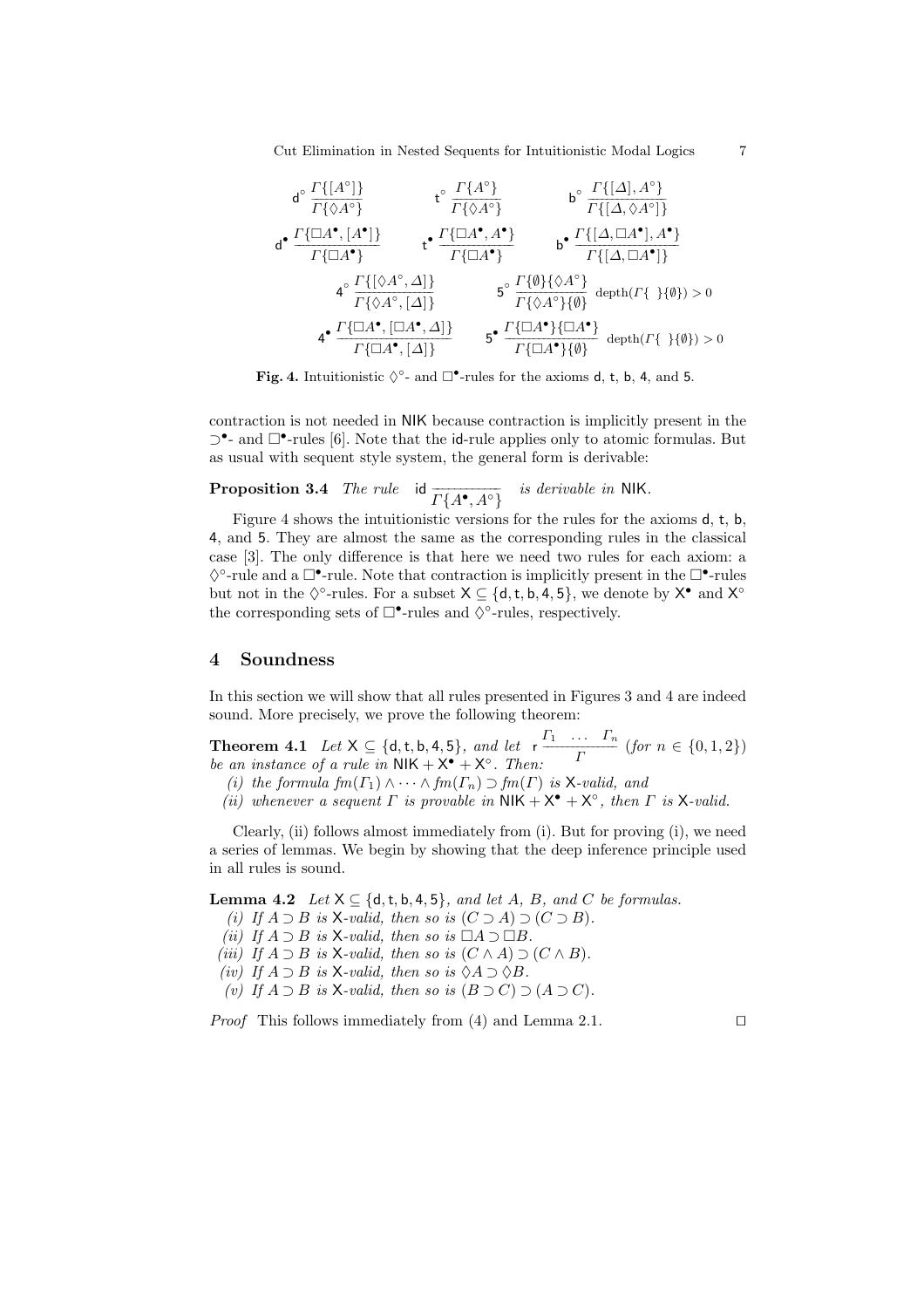**Lemma 4.3** Let  $X \subseteq \{d, t, b, 4, 5\}$ , let  $\Delta$  and  $\Sigma$  be full sequents, and let  $\Gamma\{\}\}$  be an output context. If  $f m(\Delta) \supset f m(\Sigma)$  is X-valid, then so is  $f m(\Gamma\{\Delta\}) \supset f m(\Gamma\{\Sigma\}).$ 

*Proof* Induction on  $\Gamma\{\}\$  (see Obs. 3.2), using Lemma 4.2.(i) and (ii). □

**Lemma 4.4** Let  $X \subseteq \{d, t, b, 4, 5\}$ , let  $\Delta$  and  $\Sigma$  be LHS-sequents, and  $\Gamma\{\}\$ an input context. If  $f m(\Sigma) \supset f m(\Delta)$  is X-valid, then so is  $f m(\Gamma {\{\Delta\}}) \supset f m(\Gamma {\{\Sigma\}})$ .

*Proof* By Observation 3.2, we have that  $\Gamma\{\} = \Gamma'\{A\{\},\Pi\}$  for some  $\Gamma'\{\}$ and  $\Lambda\{\}\$  and  $\Pi$ . By induction on  $\Lambda\{\}\,$ , using Lemma 4.2.(iii) and (iv), we get that  $fm(A\{\Sigma\})\supset fm(A\{\Delta\})$  is X-valid. From Lemma 4.2.(v) it then follows that  $(fm(\Lambda\{\Delta\})\supset fm(\Pi))\supset (fm(\Lambda\{\Sigma\})\supset fm(\Pi)),$  i.e.,  $fm(\Lambda\{\Delta\},\Pi)\supset fm(\Lambda\{\Sigma\},\Pi)$ is X-valid. Now the statement follows from Lemma 4.3. ⊓⊔

**Lemma 4.5** Let  $X \subseteq \{d, t, b, 4, 5\}$ . Then any full sequent of the shape  $\Gamma\{a^{\bullet}, a^{\circ}\}\$ or  $\Gamma\{\perp\bullet\}$  is X-valid.

*Proof* If a formula A is X-valid, then so are  $\Box A$  and  $C \supset A$  for an arbitrary formula C. Since  $a \supset a$  is trivially X-valid, the validity of  $\Gamma\{a^{\bullet}, a^{\circ}\}\$ follows by induction on  $\Gamma\{\}\$  (which is of shape (6)). For  $\Gamma\{\perp^{\bullet}\}\$ , note that this sequent is of shape  $\Gamma'\{\tilde{A}\{\perp^{\bullet}\},\Pi\}$  (by Observation 3.2). By an easy induction on  $\tilde{A}\{\}$ , we can can show that  $fm(A\{\perp^{\bullet}\}) \supset \perp$  is X-valid. Since  $\perp \supset A$  is X-valid for any formula A, we can conclude that  $\mathit{fm}(A\{\perp^{\bullet}\}) \supset \mathit{fm}(\Pi)$  is X-valid, and therefore  $fm(A\{\perp^{\bullet}\}, \Pi)$ . Now, X-validity of  $\Gamma\{\perp^{\bullet}\}\$  follows by induction on  $\Gamma'\{\;\}.$  □

**Lemma 4.6** Let  $X \subseteq \{d, t, b, 4, 5\}$ , and let  $r \frac{\Gamma_1}{P}$  $\frac{I_1}{I_2}$  be an instance of w, c, m<sup>[]</sup>,  $\vee^{\circ}$ ,  $\Box^{\circ}, \Diamond^{\circ}, \supset^{\circ}, \wedge^{\bullet}, \Diamond^{\bullet}, \text{ or } \Box^{\bullet}.$  Then  $\text{fm}(\Gamma_1) \supset \text{fm}(\Gamma_2)$  is X-valid.

*Proof* For the rules  $\vee^{\circ}$ ,  $\square^{\circ}$ ,  $\Diamond^{\circ}$ ,  $\square^{\circ}$  this follows immediately from Lemma 4.3, where for  $\Diamond^{\circ}$  we need the k<sub>2</sub>-axiom. For the rules  $\land^{\bullet}$ ,  $\Diamond^{\bullet}$ , w, and c, the lemma follows immediately from Lemma 4.4. The  $\Box$ •-rule can be decomposed into c and the rule  $\tilde{\Box}^{\bullet} \frac{\Gamma\{[A^{\bullet}, \Delta]\}}{\Gamma\{\Box A^{\bullet}, [\Delta]\}}$ , for which we need a case distinction: If the output formula occurs inside  $\Delta$ , then we use the validity of axiom  $k_1$  and Lemma 4.3. If the output formula occurs inside  $\Gamma\{\}$ , then we need the validity of the formula  $(\Box A \land \Diamond B) \supset \Diamond (A \land B)$  for all A and B. This can easily be shown using the definition of  $\mathbb{H}$ . Then the lemma follows from Lemma 4.4. Finally, for the  $m^{[]}$ rule we also make a case distinction: If the output formula is inside  $\Gamma\{\}$ , we need the validity of the formula  $\Diamond(A \land B) \supset \Diamond A \land \Diamond B$  for all A and B, which can easily be shown using the definition of . Then the the statement of the lemma follows from Lemma 4.4. If the output formula occurs inside  $\Delta_1$  or  $\Delta_2$ , then we use the validity of axiom k<sub>4</sub> and Lemma 4.3. □

Consider now the rules in Fig. 5, which are special cases of the rules  $5^{\circ}$  and  $5^{\circ}$ .

**Proposition 4.7** The rule 5° is derivable in  $\{5^{\circ}_1, 5^{\circ}_2, 5^{\circ}_3\}$ , and the rule 5° is derivable in  $\{5_1^\bullet, 5_2^\bullet, 5_3^\bullet, c\}.$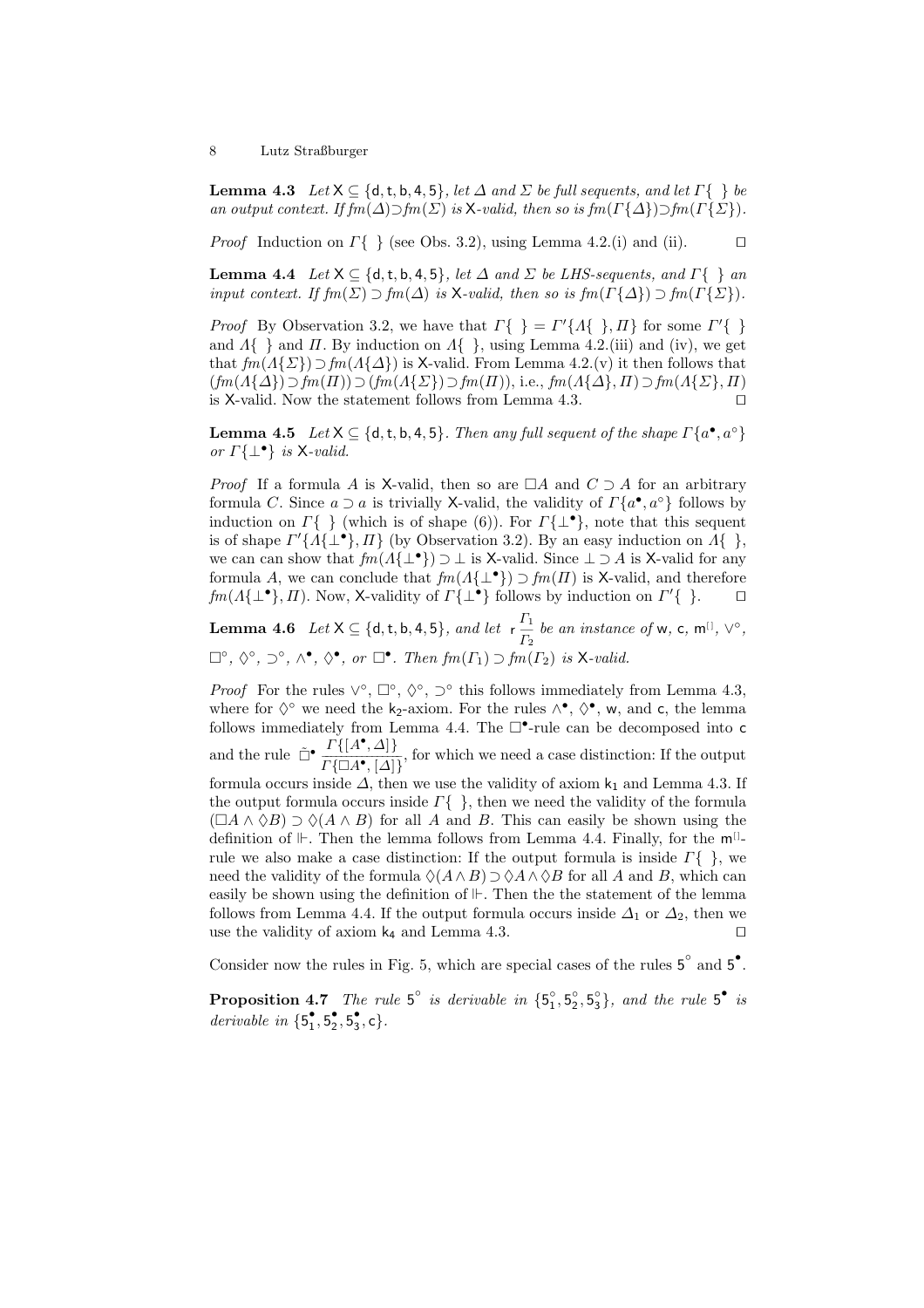Cut Elimination in Nested Sequents for Intuitionistic Modal Logics 9

| $F^{\circ}$ $\Gamma\{[\Delta], \Diamond A^{\circ}\}$              | $\mathcal{F}^{\circ}$ $\Gamma\{[\Delta], [\Diamond A^{\circ}, \Sigma]\}$          | $_{\mathbf{F}^{\circ}}$ $\Gamma\{[\Delta,[\Diamond A^{\circ},\Sigma]]\}$   |
|-------------------------------------------------------------------|-----------------------------------------------------------------------------------|----------------------------------------------------------------------------|
| $\overline{I^{\{A,\Diamond A^{\circ}\}}}$                         | $T\left\{ \left[ \Delta,\Diamond A^{\circ}\right] ,\left[ \Sigma\right] \right\}$ | $\sigma_3 \overline{\Gamma\{[\Delta, \Diamond A^\circ, [\Sigma]]\}}$       |
| $\Gamma\{[\Delta], \Box A^{\bullet}\}$                            | $_{\mathbf{E}}$ • $\Gamma\{[\Delta], [\Box A^{\bullet}, \Sigma]\}$                | $\Gamma\{[\Delta, [\Box A^{\bullet}, \Sigma]]\}$                           |
| $\overline{D_1}$ $\overline{\Gamma\{[\Delta,\Box A^{\bullet}]\}}$ | $T\{[\Delta,\Box A^{\bullet}], [\Sigma]\}$                                        | $\overline{C_3}$ $\overline{\Gamma\{[\Delta,\Box A^{\bullet},[\Sigma]]\}}$ |

Fig. 5. Variants of the rules for the 5-axiom

*Proof* The rule  $5^{\circ}$  allows to move an output  $\Diamond^{\circ}$ -formula from anywhere in the sequent tree, except the root, to any other place in the sequent tree. The same can be achieved with the rules  $5^{\circ}_1, 5^{\circ}_2, 5^{\circ}_3$ , and similarly for  $5^{\circ}$  $\Box$ 

**Lemma 4.8** Let  $X \subseteq \{d, t, b, 4, 5\}$ , let  $x \in X$ , and let  $r \frac{\Gamma_1}{\Gamma_2}$  $rac{1}{\Gamma_2}$  be an instance of  $x^{\circ}$ or  $x^{\bullet}$ . Then  $fm(\Gamma_1) \supset fm(\Gamma_2)$  is X-valid.

*Proof* For the rules  $d^{\circ}$ ,  $t^{\circ}$ ,  $b^{\circ}$ , and  $4^{\circ}$  this follows immediately from Lemma 4.3 and the validity of the corresponding axioms, shown in Fig. 1 (note that  $b^{\circ}$ can be decomposed into  $\mathbf{m}^{[1]}$  and  $\tilde{\mathbf{b}}^{\circ}$   $\frac{\Gamma\{A^{\circ}\}}{\Gamma\{A\} \Gamma\{A^{\circ}\}}}$  $\frac{\Gamma\{A^{\circ}\}}{\Gamma\{\{\lambda A^{\circ}\}\}}$ , and  $4^{\circ}$  into  $\Diamond^{\circ}$  and  $4^{\circ}$   $\frac{\Gamma\{\Diamond\lambda A^{\circ}\}}{\Gamma\{\lambda A^{\circ}\}}$  $\frac{\Gamma(\sqrt{3}+1)}{\Gamma(\sqrt{3}+1)}$ ). For  $5^\circ$  we use Proposition 4.7, where soundness of  $5^\circ_1$ ,  $5^\circ_2$ , and  $5^\circ_3$  is shown as for b<sup>o</sup> and 4<sup>o</sup> (using that axiom 5 implies  $\Diamond \cdots \Diamond A \supset \Box \Diamond A$ ). For the rules  $d^{\bullet}, t^{\bullet}, b^{\bullet}$ , 4 • , and 5 • we proceed similarly, using soundness of the c-rule and Lemma 4.4 instead of Lemma 4.3. ⊓⊔

Let us now turn to showing the soundness of the branching rules  $\wedge^{\circ}$ ,  $\vee^{\bullet}$ ,  $\supset^{\bullet}$ , and cut. For this, we start with the binary versions of Lemmas 4.2, 4.3, and 4.4.

**Lemma 4.9** Let  $X \subseteq \{d, t, b, 4, 5\}$ , and let A, B, C, and D be formulas.

(i) If  $A \wedge B \supset C$  is X-valid, then so is  $(D \supset A) \wedge (D \supset B) \supset (D \supset C)$ .

(ii) If  $A \wedge B \supset C$  is X-valid, then so is  $\Box A \wedge \Box B \supset \Box C$ .

(iii) If  $C \supset A \vee B$  is X-valid, then so is  $(D \wedge C) \supset (D \wedge A) \vee (D \wedge B)$ .

(iv) If  $C \supset A \vee B$  is X-valid, then so is  $\Diamond C \supset \Diamond A \vee \Diamond B$ .

(v) If  $C \supset A \vee B$  is X-valid, then so is  $(A \supset D) \wedge (B \supset D) \supset (C \supset D)$ .

*Proof* As Lemma 4.2, this follows immediately from (4) and Lemma 2.1. □

**Lemma 4.10** Let  $X \subseteq \{d, t, b, 4, 5\}$ , let  $\Delta_1$ ,  $\Delta_2$ , and  $\Sigma$  be full sequents, and let  $\Gamma\{\}\$ be an output context. If  $\mathit{fm}(\Delta_1) \wedge \mathit{fm}(\Delta_2) \supset \mathit{fm}(\Sigma)$  is X-valid, then so is  $fm(\Gamma\{\Delta_1\}) \wedge fm(\Gamma\{\Delta_2\}) \supset fm(\Gamma\{\Sigma\}).$ 

*Proof* Induction on  $\Gamma\{\}$ , using Lemma 4.9.(i) and (ii). □

**Lemma 4.11** Let  $X \subseteq \{d, t, b, 4, 5\}$ , let  $\Delta_1$ ,  $\Delta_2$ , and  $\Sigma$  be LHS-sequents, and let  $\Gamma\{\}\}$  be an input context. If  $fm(\Sigma) \supset fm(\Delta_1) \vee fm(\Delta_2)$  is X-valid, then so is  $fm(\Gamma\{\Delta_1\}) \wedge fm(\Gamma\{\Delta_2\}) \supset fm(\Gamma\{\Sigma\}).$ 

*Proof* By Observation 3.2, we have that  $\Gamma\{\} = \Gamma'\{A\{\},\Pi\}$  for some  $\Gamma'\{\}$ and  $\Lambda$ { } and  $\overline{II}$ . By induction on  $\Lambda$ { }, using Lemma 4.9.(iii) and (iv), we get that  $\text{fm}(A\{\Sigma\}) \supset \text{fm}(A\{\Delta_1\}) \vee \text{fm}(A\{\Delta_2\})$  is X-valid. From Lemma 4.9.(v) it then follows that  $f m(A\{\Delta_1\},\Pi) \wedge f m(A\{\Delta_2,\Pi\}) \supset f m(A\{\Sigma\},\Pi)$  is X-valid. Now the statement follows from Lemma 4.10. ⊓⊔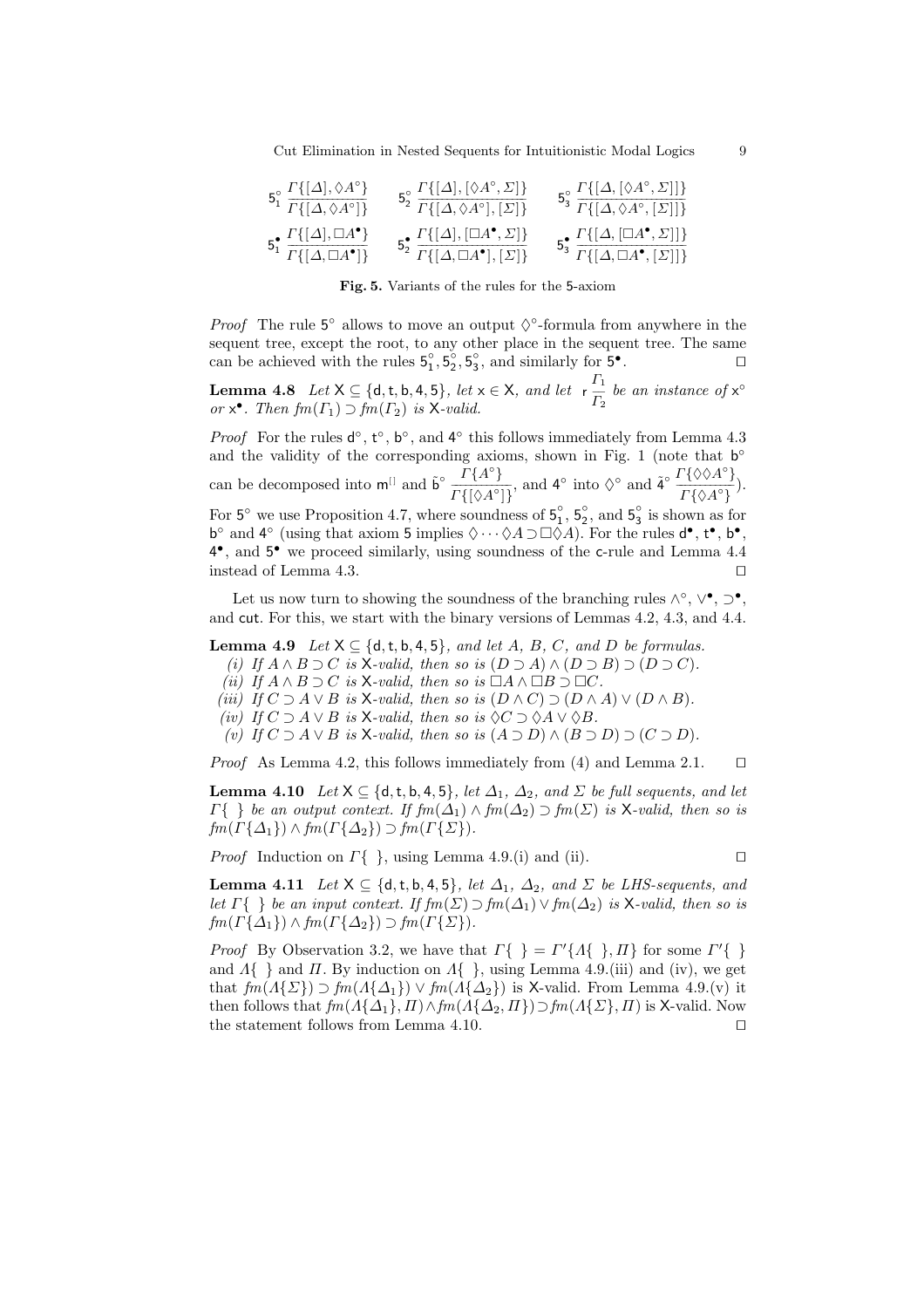**Lemma 4.12** Let  $X \subseteq \{d, t, b, 4, 5\}$ , and let  $r \frac{\Gamma_1 \Gamma_2}{P_1}$  $\frac{1}{\Gamma_3}$  be an instance of  $\wedge^\circ$ ,  $\vee^\bullet$ ,  $\supset^{\bullet}$ , or cut. Then  $\mathit{fm}(\Gamma_1) \wedge \mathit{fm}(\Gamma_2) \supset \mathit{fm}(\Gamma_3)$  is X-valid.

*Proof* For the  $\wedge^{\circ}$ - and  $\vee^{\bullet}$ -rules, this follows immediately from Lemmas 4.10 and 4.11. For  $\supset^{\bullet}$  and cut, it suffices to show the statement for the rule

$$
\tilde{\supset}^{\bullet} \frac{\Gamma^{\downarrow}\{A^{\circ}\}\qquad \Gamma\{B^{\bullet}\}}{\Gamma\{A \supset B^{\bullet}\}} \tag{8}
$$

By Observation 3.2 and Definition 3.3, this rule is of shape

$$
\supset^{\bullet} \frac{\Gamma'\{\Lambda\{A^{\circ}\},[\Pi\{\emptyset\}]\}\qquad \Gamma'\{\Lambda\{B^{\bullet}\},[\Pi\{C^{\circ}\}]\}}{\Gamma'\{\Lambda\{\Lambda\supset B^{\bullet}\},[\Pi\{C^{\circ}\}]\}}
$$

where  $\Gamma'$ { },  $\Lambda$ { }, and  $\Pi$ { } are output contexts. In particular, let  $\Lambda$ { } =  $\Lambda_0, [\Lambda_1, [\ldots, [\Lambda_n, {\{\ } \}] \ldots]]$  and  $\Pi{\{\ } = \Pi_1, [\Pi_2, [\ldots, [\Pi_m, {\{\ } \}] \ldots]]$ . Now let  $L_i = fm(\Lambda_i)$  for  $i = 0 \ldots n$  and  $P_j = fm(\Pi_j)$  for  $j = 1 \ldots m$ , and let

$$
L_X = fm(A\{A^{\circ}\}) = L_0 \supset \Box(L_1 \supset \Box(L_2 \supset \Box(\cdots \supset \Box(L_n \supset A)\cdots)))
$$
  
\n
$$
L_Y = fm(A\{B^{\bullet}\}) = L_0 \wedge \Diamond(L_1 \wedge \Diamond(L_2 \wedge \Diamond(\cdots \wedge \Diamond(L_n \wedge B)\cdots)))
$$
  
\n
$$
L_Z = fm(A\{A \supset B^{\bullet}\}) = L_0 \wedge \Diamond(L_1 \wedge \Diamond(L_2 \wedge \Diamond(\cdots \wedge \Diamond(L_n \wedge (A \supset B))\cdots)))
$$
  
\n
$$
P_{\emptyset} = fm([H\{\emptyset\}]) = \Diamond(P_1 \wedge \Diamond(P_2 \wedge \Diamond(\cdots \wedge \Diamond(P_{m-1} \wedge \Diamond P_m)\cdots)))
$$
  
\n
$$
P_C = fm([H\{C^{\circ}\}]) = \Box(P_1 \supset \Box(P_2 \supset \Box(\cdots \supset \Box(P_{m-1} \supset \Box(P_m \supset C))\cdots)))
$$

We are first going to show that  $(L_X \wedge (L_Y \supset P_C)) \supset (L_Z \supset P_C)$  is X-valid. For this, it suffices to show that for every world  $w_0$  of an arbitrary X-frame, if  $w_0 \Vdash L_X$  and  $w_0 \Vdash L_Y \supset P_C$  then  $w_0 \Vdash L_Z \supset P_C$ . So, assume that  $w_0 \Vdash L_X$  and  $w_0 \Vdash L_Y \supset P_C$ . By definition,  $w_0 \Vdash L_X$  means that

for all worlds  $w'_0, w''_0, w_1, w'_1, w''_1, \ldots, w_n, w'_n$ , if  $w''_j R w_{j+1}$  and  $w_i \leq w'_i \leq w''_i$  and  $w'_i \Vdash L_i$  then  $w'_n \Vdash A$ , (9)

and  $w_0 \Vdash L_Y \supset P_C$  means that

for all worlds  $\hat{w}_0$  with  $w_0 \leq \hat{w}_0$ , if there are worlds  $\hat{w}_1, \dots, \hat{w}_n$  with  $\hat{w}_i R \hat{w}_{i+1}$  and  $\hat{w}_i \Vdash L_i$  and  $\hat{w}_n \Vdash B$  then  $\hat{w}_0 \Vdash P_C$ . (10)

We want to show  $w_0 \Vdash L_Z \supset P_C$ , which means that

for all worlds  $\tilde{w}_0$  with  $w_0 \leq \tilde{w}_0$ , if there are worlds  $\tilde{w}_1, \ldots, \tilde{w}_n$  with  $\tilde{w}_i R \tilde{w}_{i+1}$  and  $\tilde{w}_i \Vdash L_i$  and  $\tilde{w}_n \Vdash A \supset B$  then  $\tilde{w}_0 \Vdash P_C$ . (11)

So, let us assume we have a chain  $\tilde{w}_0 R \tilde{w}_1 R \dots R \tilde{w}_n$  with  $\tilde{w}_i \Vdash L_i$  and  $\tilde{w}_n \Vdash A \supset B$ . By (9), (F1), and monotonicity (Lemma 2.1), we can conclude that  $\tilde{w}_n \Vdash A$ . Therefore, we also get  $\tilde{w}_n \Vdash B$ . Thus, by (10), we get  $\tilde{w}_0 \Vdash P_C$ , as desired. In a similar way, one can show that  $(P_{\emptyset} \supset P_C) \supset P_C$  is X-valid. Now note that

$$
((P_{\emptyset} \supset P_C) \supset P_C) \wedge (L_X \wedge (L_Y \supset P_C) \supset (L_Z \supset P_C)) \supset
$$
  

$$
((P_{\emptyset} \supset L_X) \wedge (L_Y \supset P_C) \supset (L_Z \supset P_C))
$$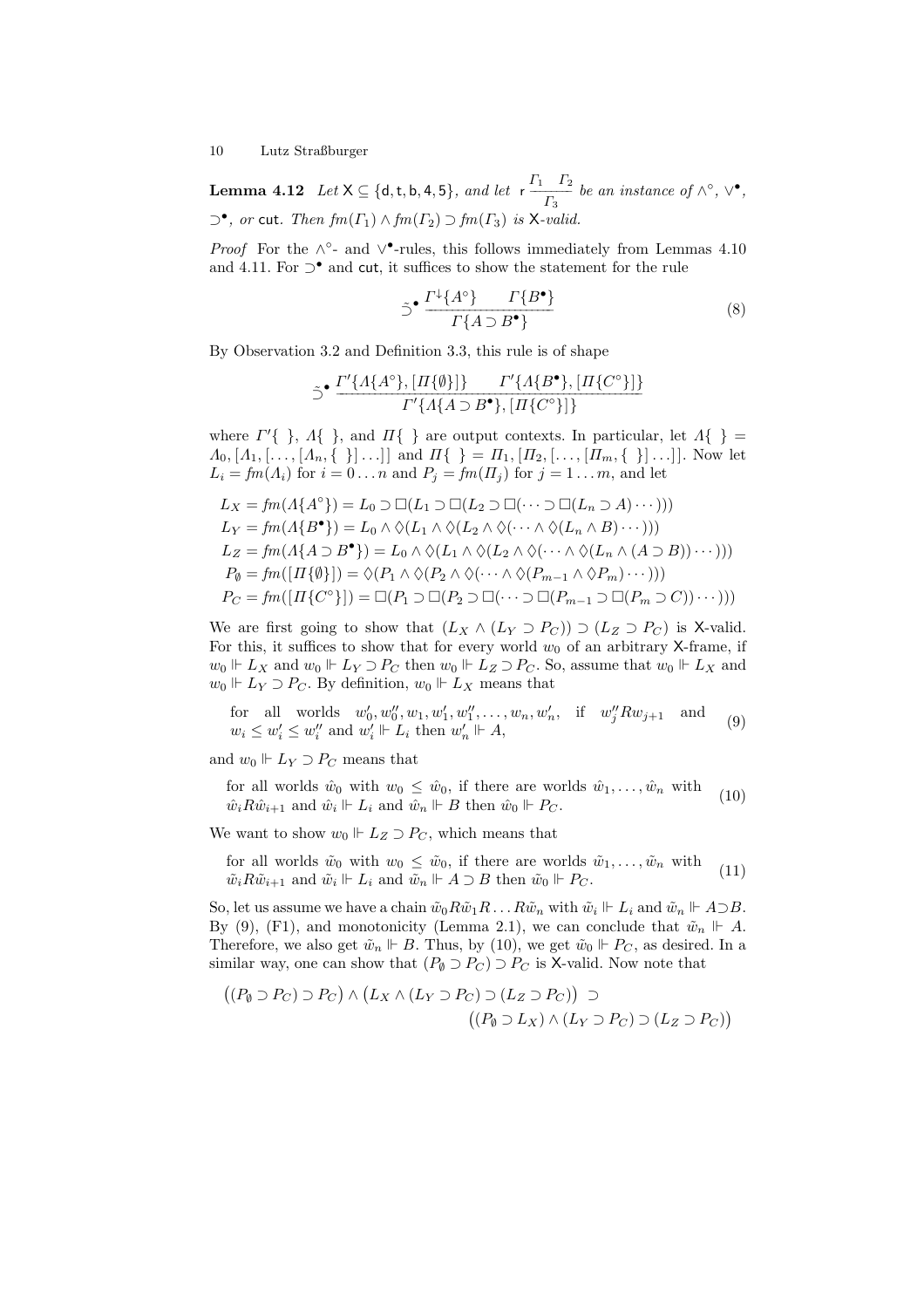

Fig. 6. Proofs of  $k_1, \ldots, k_5$  in NIK

is a valid intuitionistic formula (for arbitrary  $P_{\emptyset}$ ,  $P_C$ ,  $L_X$ ,  $L_Y$ ,  $L_Z$ ). Thus, we can conclude that  $(P_{\emptyset} \supset L_X) \wedge (L_Y \supset P_C) \supset (L_Z \supset P_C)$  is X-valid, and we can apply Lemma 4.10.  $□$ 

Now we can put everything together to prove Theorem 4.1.

*Proof (of Theorem 4.1)* Point (i) is just Lemmas  $4.5, 4.6, 4.12,$  and  $4.8$ . Point (ii) follows immediately from (i) using induction on the size of the derivation. ⊓⊔

# 5 Completeness

For simplifying the presentation, we show completeness with respect to the Hilbert system.

**Theorem 5.1** Let  $X \subseteq \{d, t, b, 4, 5\}$ . Then every theorem of the logic  $IK + X$  is provable in  $NIK + X^{\bullet} + X^{\circ} + \text{cut}.$ 

Proof Clearly, all axioms of propositional intuitionistic logic are provable in NIK. The axioms  $k_1, \ldots, k_5$  are provable in NIK, as shown in Figure 6. Furthermore,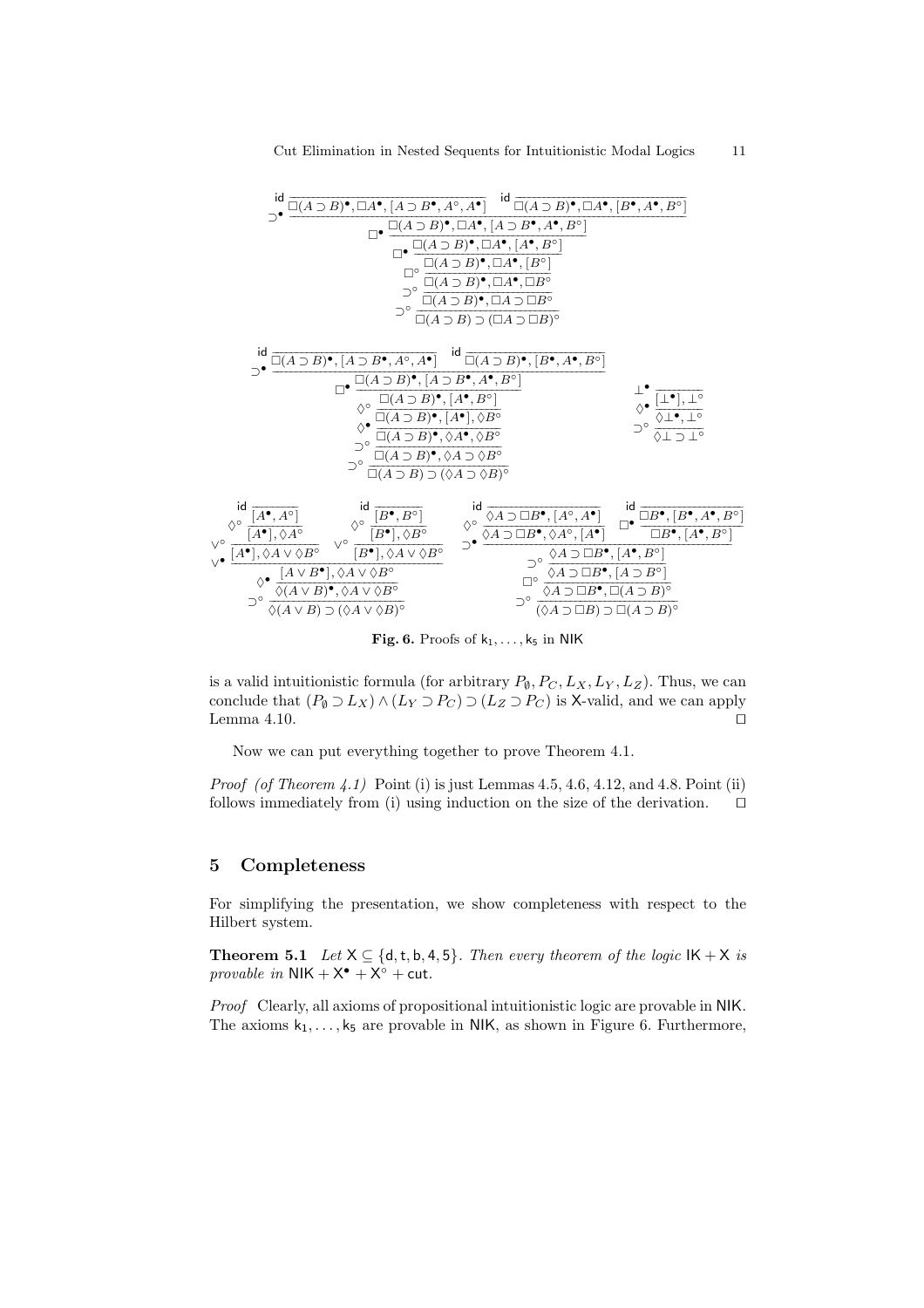each axiom  $x \in X$  is provable in  $NIK + x^{\bullet} + x^{\circ}$ . This is left to the reader, as these proofs are very similar to the classical setting [3]. Finally, the rules mp and nec, shown in (3), can be simulated by the rules cut and nec<sup>[1]</sup>, shown in (7). Then, the nec<sup>[]</sup>-rule is admissible, which can be seen by a straightforward induction on the size of the proof. □

In the next section we show cut elimination for  $NIK + X^{\bullet} + X^{\circ}$ , yielding completeness for the cut-free system. However, it turns out that this system is not for every  $X$  complete. As observed by Brünnler, in the classical case  $X$  needs to be 45-closed [3]. In the intuitionistic case, X needs to be t45-closed:

**Definition 5.2** Let  $X \subseteq \{d, t, b, 4, 5\}$ . We say that X is 45-closed if the following two conditions are fulfilled:

- if 4 is derivable in  $IK + X$  then  $4 \in X$ , and
- if 5 is derivable in  $IK + X$  then  $5 \in X$ .
- We say that  $X$  is  $t/45$ -closed if additionally the following condition holds:
	- if t is derivable in  $IK + X$  then  $t \in X$ .

This is needed, because, for example, the formula  $\Box A \supset \Box \Box A$  holds in any  $\{t, 5\}$ -frame, but for proving it *without cut*, one would need the rules  $4^{\circ}$  and  $4^{\circ}$ . The cut elimination result of the next section will entail the following theorem:

**Theorem 5.3 (Completeness)** Let  $X \subseteq \{d, t, b, 4, 5\}$  be t45-closed. Then every theorem of the logic  $IK + X$  is provable in  $NIK + X^{\bullet} + X^{\circ}$ .

# 6 Cut Elimination

We define the *depth* of a formula A, denoted by  $depth(A)$ , inductively as follows:

$$
depth(a) = depth(\bot) = 1
$$

$$
depth(\Box A) = depth(\Diamond A) = depth(A) + 1
$$

$$
depth(A \land B) = depth(A \lor B) = depth(A \supset B) = max(depth(A), depth(B)) + 1
$$

**Definition 6.1** Given an instance of cut (as shown in  $(7)$ ), its *cut formula* is A, and its cut rank is  $depth(A)$ . The cut rank of a derivation  $D$ , denoted by rank $(D)$ , is the maximum of the cut ranks of the cut instances of D. Thus, a derivation with cut rank 0 is cut-free. For  $r > 0$ , we define the rule cut, as cut whose cut rank is  $\leq r$ . As usual, the *height* of a derivation D, denoted by  $|\mathcal{D}|$ , is defined to be the length of the maximal branch in the derivation tree.

**Definition 6.2** We say that a rule r with one premise is *height* (respectively cut rank) preserving admissible in a system  $S$ , if for each derivation  $D$  in  $S$  of r's premise there is a derivation  $\mathcal{D}'$  of r's conclusion in S, such that  $|\mathcal{D}'| \leq |\mathcal{D}|$ (respectively  $rank(\mathcal{D}') \leq rank(\mathcal{D})$ ). Similarly, a rule r is *height* (respectively *cut* rank) preserving invertible in a system S, if for every derivation of the conclusion of r there are derivations for each of r's premises with at most the same height (respectively at most the same rank).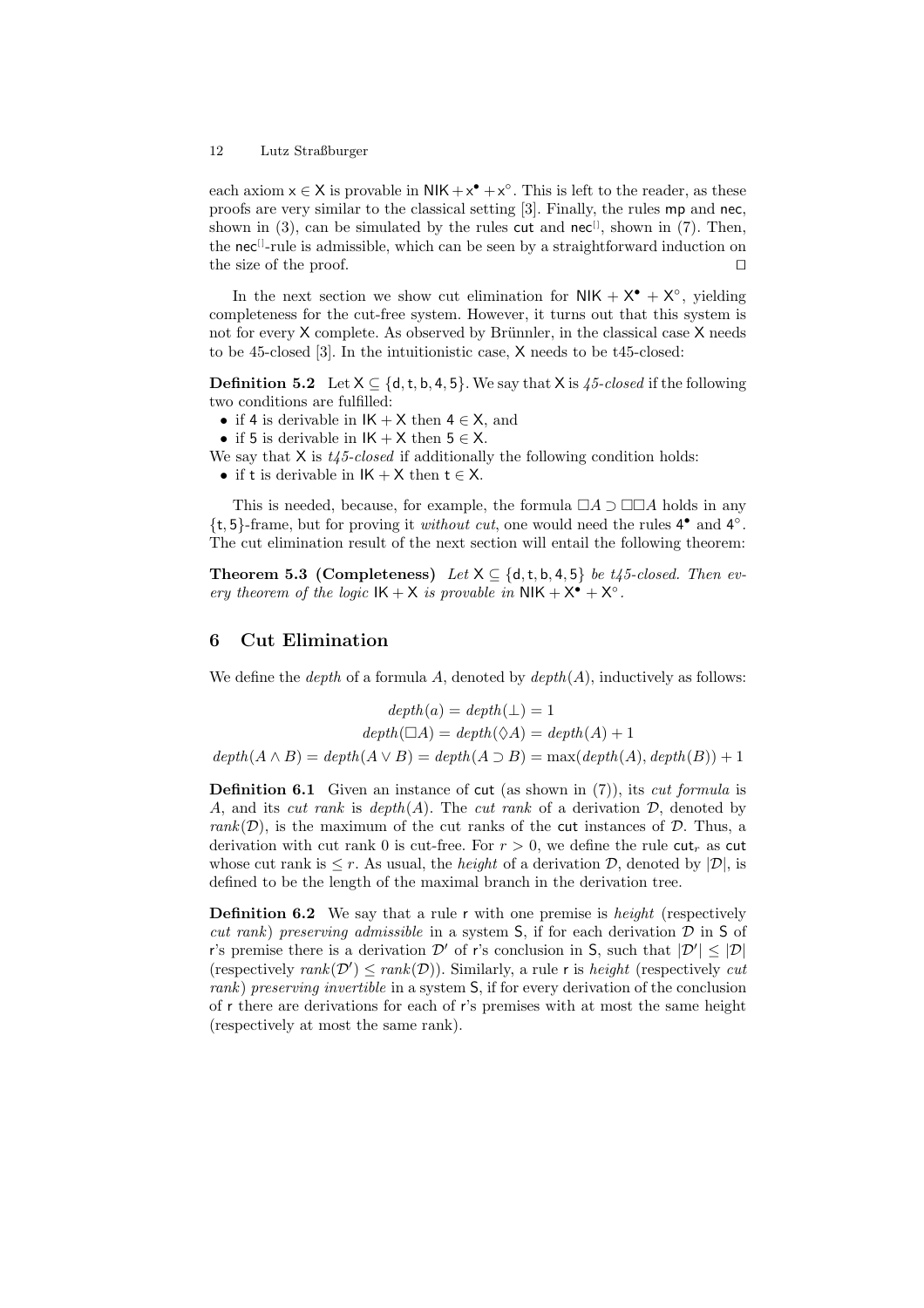Cut Elimination in Nested Sequents for Intuitionistic Modal Logics 13

$$
\mathsf{d}^{[1]}\frac{\Gamma\{[\emptyset]\}}{\Gamma\{\emptyset\}}\quad \mathsf{t}^{[1]}\frac{\Gamma\{[\Delta]\}}{\Gamma\{\Delta\}}\quad \mathsf{b}^{[1]}\frac{\Gamma\{[\Sigma,[\Delta]]\}}{\Gamma\{[\Sigma],\Delta\}}\quad \mathsf{d}^{[1]}\frac{\Gamma\{[\Delta],[\Sigma]\}}{\Gamma\{[[\Delta],\Sigma]\}}\quad \mathsf{5}^{[1]}\frac{\Gamma\{[\Delta]\}\{\emptyset\}}{\Gamma\{\emptyset\}\{[\Delta]\}}\tag{where depth(\Gamma\{\{\{\emptyset\}\}>0)}
$$

Fig. 7. Structural rules for the axioms d, t, b, 4, and 5

Figure 7 shows for each axiom in  $\{d, t, b, 4, 5\}$  a corresponding structural rule. They will occur during the cut elimination process. Note that these rules are exactly the same as in the classical case [4]. These rules are admissible for the corresponding system, provided it is t45-closed. This lemma is the only place in the cut elimination proof, where this property is needed. As in the classical case  $[3]$ , the  $d^{[1]}$ -rule needs special treatment.

**Lemma 6.3** (i) Let  $X \subseteq \{t, b, 4, 5\}$  be 45-closed, and let  $r \in X^{\mathbb{N}}$ . Then the rule r is cut-rank preserving admissible for NIK ∪ X<sup>•</sup> ∪ X<sup>°</sup> ∪ {cut} as well as for NIK ∪ X<sup>•</sup> ∪ X<sup>°</sup> ∪ {cut, d<sup>[]</sup>}.

(ii) Let  $X \subseteq \{d, t, b, 4, 5\}$  be t45-closed with  $d \in X$ . Then the rule  $d^{[1]}$  is admissible for NIK  $\cup$  X<sup>•</sup>  $\cup$  X<sup>°</sup>.

Proof The proof for (i) is similar to the one in [3]. But in the case analysis every case appears twice, once for the  $x^{\bullet}$  and once for the  $x^{\circ}$  rule. For (ii), the proof is also almost the same as in  $[3]$ , except that the rule  $t^{\circ}$  can be introduced when  ${d, b, 4}$  ⊆ X, because there is no contraction available for output formulas.  $□$ 

**Lemma 6.4** Let  $X \subseteq \{d, t, b, 4, 5\}$  and either  $Z = \mathsf{NIK} + \mathsf{X}^{\bullet} + \mathsf{X}^{\circ} + \mathsf{cut}$  or  $Z = NIK + X^{\circ} + X^{\circ} + d^{[1]} + cut.$ 

- (i) The rules nec<sup>[]</sup>, w, c, m<sup>[]</sup> are height and cut rank preserving admissible for Z.
- (ii) All rules r<sup>•</sup> (except  $\perp^{\bullet}$  and  $\supset^{\bullet}$ ) in Z are height and cut rank preserving invertible.

Proof For m, we can proceed by a straightforward induction on the height of the derivation. For all other rules, this proof is exactly the same as in [3]. □

When we eliminate the cut rule from a proof, we will at some point rely on local transformations that reduce the cut rank. However when the cut meets the rules  $4^{\bullet}$ ,  $4^{\circ}$  or  $5^{\bullet}$ ,  $5^{\circ}$  while moving upwards, its rank does not decrease. For this reason, we use the Y-cut-rules [3], defined below for  $Y \subseteq \{4, 5\}$ :

$$
\Diamond Y\text{-cut } \frac{\Gamma^{\downarrow}\{\emptyset\}\{\Diamond A^{\circ}\}\qquad \Gamma\{\Diamond A^{\bullet}\}\{\emptyset\}}{\Gamma\{\emptyset\}\{\emptyset\}} \qquad \Box Y\text{-cut } \frac{\Gamma^{\downarrow}\{\Box A^{\circ}\}\{\emptyset\}^n\qquad \Gamma\{\Box A^{\bullet}\}\{\Box A^{\bullet}\}^n}{\Gamma\{\emptyset\}\{\emptyset\}^n}
$$

where for  $\Diamond Y$ -cut there must be a derivation from  $\Gamma^{\downarrow} \{\emptyset\} \{\Diamond A^{\circ}\}\$  to  $\Gamma^{\downarrow} \{\Diamond A^{\circ}\}\{\emptyset\}$ in Y<sup>o</sup>, and for  $\Box Y$ -cut there must be a derivation from  $\Gamma \{\Box A^{\bullet}\}\{\Box A^{\bullet}\}^n$  to  $\Gamma\{\Box A^{\bullet}\}\{\emptyset\}^n$  in  $\mathsf{Y}^{\bullet}$ . Here, we use the notation  $\{\Delta\}^n$  as abbreviation for n holes that are all filled with the same  $\Delta$ . For  $r > 0$ , the rules  $\Diamond Y$ -cut<sub>r</sub> and  $\Box Y$ -cut<sub>r</sub> are defined analogous to  $cut_r$ .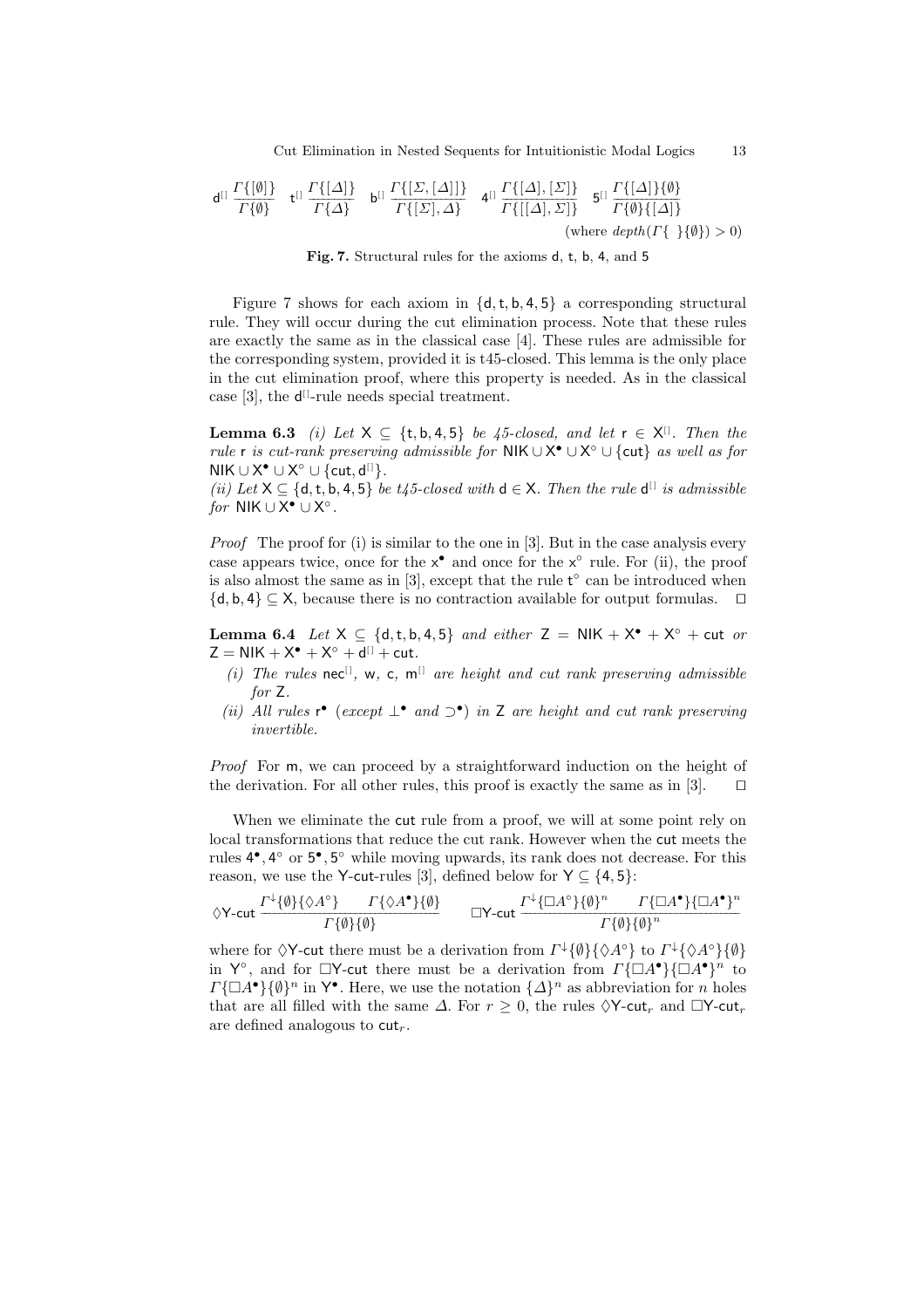**Observation 6.5** If  $Y = \emptyset$  then  $\Gamma\{\}\} = \Gamma'\{\{\},\{\}\}\$ , for some input context  $\Gamma'$ { }, and both  $\Diamond Y$ -cut and  $\Box Y$ -cut are just ordinary cuts. If  $Y = \{4\}$  then in  $\Diamond Y$ -cut we have  $\Gamma\{\}\{\}\ = \Gamma'\{\{\}\}\$  for some input contexts  $\Gamma'\{\}\$  and  $\Gamma''\{\}\$ , and in  $\Box Y$ -cut we have  $\Gamma\{\}\}\$   $\Gamma'' = \Gamma'\{\{\}\}, \Gamma''\{\}\$ . If  $Y = \{\overline{5}\}\$ then the first hole must be "inside a box", i.e., in  $\Diamond Y$ -cut we have  $depth(\Gamma\{\}\{\emptyset\}) > 0$ and in  $\Box Y$ -cut we have  $depth(\Gamma\{\}\{\emptyset\}^n) > 0$ . If  $Y = \{4, 5\}$  then there is no restriction on the context.

Lemma 6.6 Let  $X \subseteq \{t, b, 4, 5\}$  be 45-closed, let  $Y \subseteq \{4, 5\} \cap X$ , let either  $Z = NIK + X^{\bullet} + X^{\circ}$  or  $Z = NIK + X^{\bullet} + X^{\circ} + d^{[1]},$  and let  $r, n \ge 0$ .

 $(i)$  If there is a proof of shape

$$
\begin{array}{c}\n\hline\n\mathcal{D}_1 \\
\hline\n\mathcal{D}_2\n\end{array}\n\qquad\n\begin{array}{c}\n\hline\n\mathcal{D}_2 \\
\hline\n\mathcal{F}_1\n\end{array}
$$
\n
$$
\begin{array}{c}\n\hline\n\mathcal{D}_2\n\end{array}\n\qquad \qquad \Gamma\{A^\bullet\} \\
\hline\n\mathcal{F}\{\emptyset\}\n\end{array}
$$

with  $\mathcal{D}_1$  and  $\mathcal{D}_2$  in  $Z + \text{cut}_r$ , then there is a proof of  $\Gamma\{\emptyset\}$  in  $Z + \text{cut}_r$ .  $(ii)$  If there is a proof of shape

$$
\begin{array}{ccc}\n\sqrt{P_1} & \sqrt{P_2} \\
\Diamond Y-\text{cut}_{r+1} & \frac{\Gamma^{\downarrow}\{\emptyset\}\{\Diamond A^{\circ}\}}{\Gamma\{\emptyset\}\{\emptyset\}} & \frac{\Gamma\{\Diamond A^{\bullet}\}\{\emptyset\}}{\Gamma\{\emptyset\}}\n\end{array}
$$

with  $\mathcal{D}_1$  and  $\mathcal{D}_2$  in  $Z + \text{cut}_r$ , then there is a proof of  $\Gamma\{\emptyset\}\{\emptyset\}$  in  $Z + \text{cut}_r$ . (iii) If there is a proof of shape

$$
\overbrace{\Box Y\text{-}\text{cut}_{r+1}}^{\overbrace{\Gamma^{\downarrow}\{\Box A^{\circ}\}\{\emptyset\}^{n}}^{\overbrace{\mathcal{D}_{1}}^{\overbrace{\mathcal{D}_{2}}^{\overbrace{\mathcal{D}_{2}}^{\overbrace{\mathcal{D}_{2}}^{\overbrace{\mathcal{D}_{3}}^{\overline{\mathcal{D}_{4}}^{\overline{\mathcal{D}_{1}}}}}}^{\overbrace{\mathcal{D}_{2}}^{\overbrace{\mathcal{D}_{2}}^{\overbrace{\mathcal{D}_{3}}^{\overline{\mathcal{D}_{2}}^{\overline{\mathcal{D}_{3}}^{\overline{\mathcal{D}_{4}}^{\overline{\mathcal{D}_{4}}}}}}}}^{\overbrace{\mathcal{D}_{2}}^{\overbrace{\mathcal{D}_{2}}^{\overbrace{\mathcal{D}_{2}}^{\overline{\mathcal{D}_{2}}^{\overline{\mathcal{D}_{3}}^{\overline{\mathcal{D}_{4}}^{\overline{\mathcal{D}_{4}}^{\overline{\mathcal{D}_{4}}}}}}}}^{\overbrace{\mathcal{D}_{2}}^{\overbrace{\mathcal{D}_{2}}^{\overline{\mathcal{D}_{2}}^{\overline{\mathcal{D}_{2}}^{\overline{\mathcal{D}_{4}}^{\overline{\mathcal{D}_{4}}^{\overline{\mathcal{D}_{4}}^{\overline{\mathcal{D}_{4}}}}}}}}^{\overbrace{\mathcal{D}_{2}}^{\overbrace{\mathcal{D}_{2}}^{\overline{\mathcal{D}_{2}}^{\overline{\mathcal{D}_{2}}^{\overline{\mathcal{D}_{2}}^{\overline{\mathcal{D}_{4}}^{\overline{\mathcal{D}_{4}}}}}}^{\overbrace{\mathcal{D}_{2}}^{\overline{\mathcal{D}_{2}}^{\overline{\mathcal{D}_{2}}^{\overline{\mathcal{D}_{4}}^{\overline{\mathcal{D}_{4}}^{\overline{\mathcal{D}_{4}}^{\overline{\mathcal{D}_{4}}^{\overline{\mathcal{D}_{4}}}}}}}}^{\overbrace{\mathcal{D}_{2}}^{\overbrace{\mathcal{D}_{2}}^{\overline{\mathcal{D}_{2}}^{\overline{\mathcal{D}_{2}}^{\overline{\mathcal{D}_{2}}^{\overline{\mathcal{D}_{4}}^{\overline{\mathcal{D}_{4}}}}}}^{\overbrace{\mathcal{D}_{2}}^{\overline{\mathcal{D}_{2}}^{\overline{\mathcal{D}_{2}}^{\overline{\mathcal{D}_{4}}^{\overline{\mathcal{D}_{4}}}}}}}}^{\overbrace{\mathcal{D}_{
$$

with  $\mathcal{D}_1$  and  $\mathcal{D}_2$  in  $Z + \text{cut}_r$ , then there is a proof of  $\Gamma\{\emptyset\}\{\emptyset\}^n$  in  $Z + \text{cut}_r$ .

Proof (Sketch) This is proved for all three points simultaneously by induction on  $|\mathcal{D}_1| + |\mathcal{D}_2|$ . If one of  $\mathcal{D}_1$  or  $\mathcal{D}_2$  is an axiom, the cut disappears. One case is shown below

$$
\begin{array}{ccc}\n\hline\n\text{out}_1 & \text{out}_2 & \text{out}_3 \\
\hline\n\text{out}_1 & \text{out}_4 & \text{out}_5 \\
\hline\n\text{out}_2 & \text{out}_6 & \text{out}_7 \\
\hline\n\end{array}
$$

where  $\mathcal{D}'_1$  is obtained from  $\mathcal{D}_1$  by removing the  $\perp^{\circ}$  in every line and keeping the output formula of  $\Gamma\{\emptyset\}$  instead. This is possible because there is no rule for  $\perp^{\circ}$ . The other axiomatic cases are more standard. If in one of  $\mathcal{D}_1$  or  $\mathcal{D}_2$ the bottommost rule does not work on the cut formula, we have one of the commutative cases, which are very similar to the standard sequent calculus and make crucial use of the invertability of the  $r^{\bullet}$ -rules. Finally, we have the so called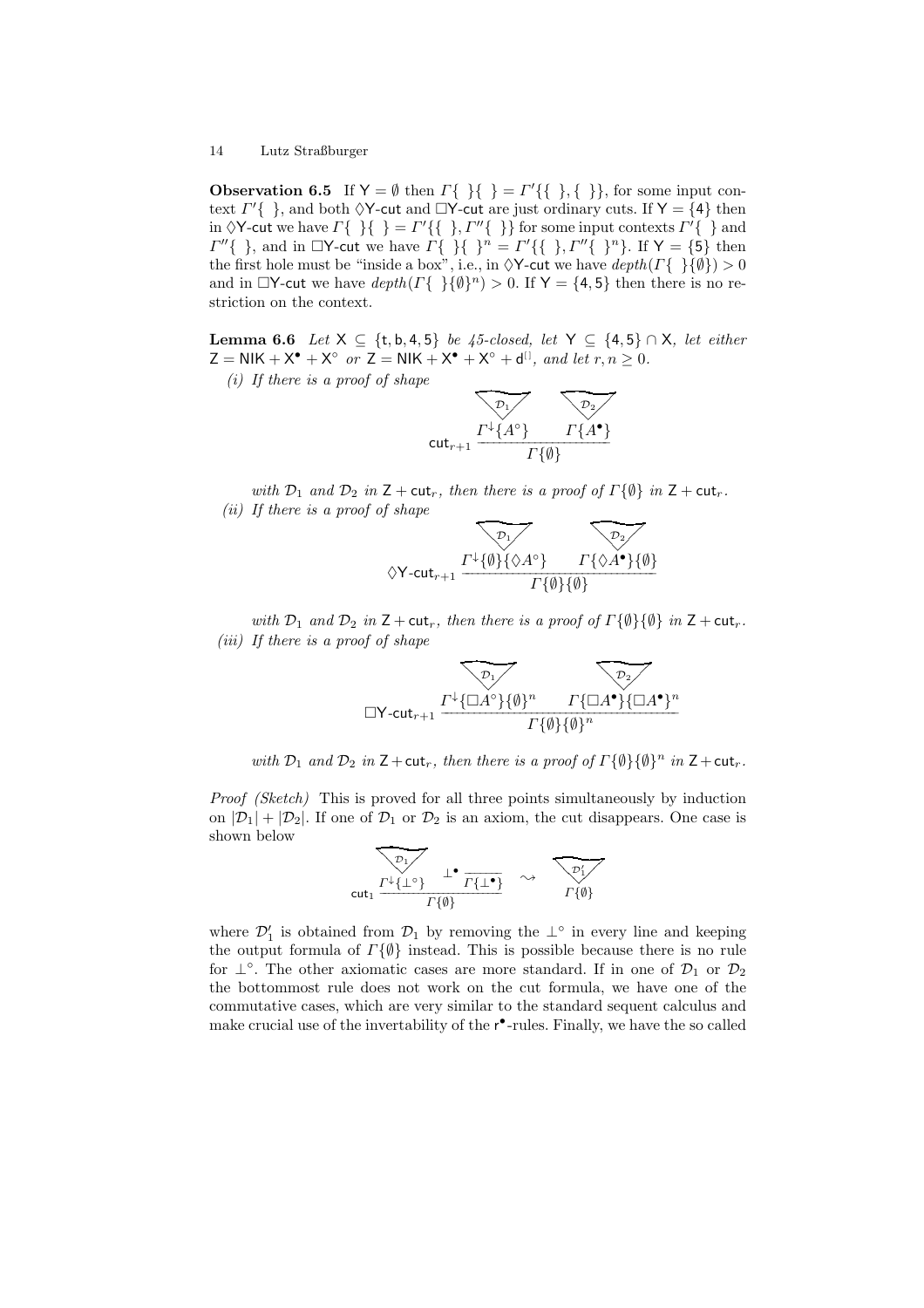key cases. We show the case involving  $\Box Y$ -cut and  $b^{\bullet}$ , in which the derivation

$$
\begin{array}{c}\n\hline\n\mathcal{P}_1 \\
\hline\n\mathcal{P}_2\n\end{array}
$$
\n
$$
\begin{array}{c}\n\hline\n\mathcal{P}_2\n\end{array}
$$
\n
$$
\begin{array}{c}\n\hline\n\mathcal{P}_1\n\end{array}
$$
\n
$$
\begin{array}{c}\n\hline\n\mathcal{P}_2\n\end{array}
$$
\n
$$
\begin{array}{c}\n\hline\n\mathcal{P}_1\n\end{array}
$$
\n
$$
\begin{array}{c}\n\hline\n\mathcal{P}_2\n\end{array}
$$
\n
$$
\begin{array}{c}\n\hline\n\mathcal{P}_1\n\end{array}
$$
\n
$$
\begin{array}{c}\n\hline\n\mathcal{P}_2\n\end{array}
$$
\n
$$
\begin{array}{c}\n\hline\n\mathcal{P}_1\n\end{array}
$$
\n
$$
\begin{array}{c}\n\hline\n\mathcal{P}_2\n\end{array}
$$
\n
$$
\begin{array}{c}\n\hline\n\mathcal{P}_1\n\end{array}
$$
\n
$$
\begin{array}{c}\n\hline\n\mathcal{P}_2\n\end{array}
$$
\n
$$
\begin{array}{c}\n\hline\n\mathcal{P}_1\n\end{array}
$$
\n
$$
\begin{array}{c}\n\hline\n\mathcal{P}_2\n\end{array}
$$
\n
$$
\begin{array}{c}\n\hline\n\mathcal{P}_2\n\end{array}
$$
\n
$$
\begin{array}{c}\n\hline\n\mathcal{P}_1\n\end{array}
$$
\n
$$
\begin{array}{c}\n\hline\n\mathcal{P}_2\n\end{array}
$$
\n
$$
\begin{array}{c}\n\hline\n\mathcal{P}_2\n\end{array}
$$

is replaced by



where  $Y^{[]}$  stands for a derivation consisting of  $4^{[]}$  and  $5^{[]}$ , depending on the chosen Y. Then, on the left branch, we use cut rank preserving admissibility of the  $b^{[1]}$ -,  $4^{[1]}$ -, and  $5^{[1]}$ -rules. On the right branch, we use cut rank and height preserving admissibility of weakening together with the induction hypothesis. The other cases are similar. ⊓⊔

**Theorem 6.7** Let  $X \subseteq \{d, t, b, 4, 5\}$  be t45-closed. If a sequent  $\Gamma$  is provable in NIK +  $X^{\bullet}$  +  $X^{\circ}$  + cut then it is also provable in NIK +  $X^{\bullet}$  +  $X^{\circ}$ .

*Proof* If  $d \notin X$  the result follows from Lemma 6.6 by a straightforward induction on the cut rank of the derivation. If  $d \in X$ , we first replace all instances of  $d^{\bullet}$ by  $\Box^{\bullet}$  and  $\mathsf{d}^{[1]}$ , and all instances of  $\mathsf{d}^{\circ}$  by  $\Diamond^{\circ}$  and  $\mathsf{d}^{[1]}$ . Then we proceed as before, and finally we apply Lemma  $6.3$ .(ii) to remove  $d^{[1]}$ . ⊓⊔

Finally, we can drop the t45-closed condition and obtain full modularity by also allowing the structural rules of Figure 7 in the system:

**Theorem 6.8** Let  $X \subseteq \{d, t, b, 4, 5\}$ . If a sequent  $\Gamma$  is provable in NIK +  $X^{\bullet}$  +  $X^{\circ}$  + cut then it is also provable in NIK +  $X^{\bullet}$  +  $X^{\circ}$  +  $X^{[]}$ .

*Proof (Sketch)* We first transform a proof in  $NIK + X^{\bullet} + X^{\circ} + \text{cut}$  into one in  $NIK + Y^{\bullet} + Y^{\circ}$  by Theorem 6.7, where Y is the t45-closure of X. Trivially, this is also a proof in  $NIK + Y^{\bullet} + Y^{\circ} + X^{[1]}$ . This is then transformed into a proof in NIK +  $X^{\bullet}$  +  $X^{\circ}$  +  $X^{[]}$  by showing admissibility of the superfluous rules.  $\Box$ 

# References

- 1. Natasha Alechina, Michael Mendler, Valeria de Paiva, and Eike Ritter. Categorical and Kripke semantics for constructive S4 modal logic. In L. Fribourg, editor, *CSL'01*, volume 2142 of *LNCS*, pages 292–307. Springer, 2001.
- 2. Gavin M. Bierman and Valeria de Paiva. On an intuitionistic modal logic. *Studia Logica*, 65(3):383–416, 2000.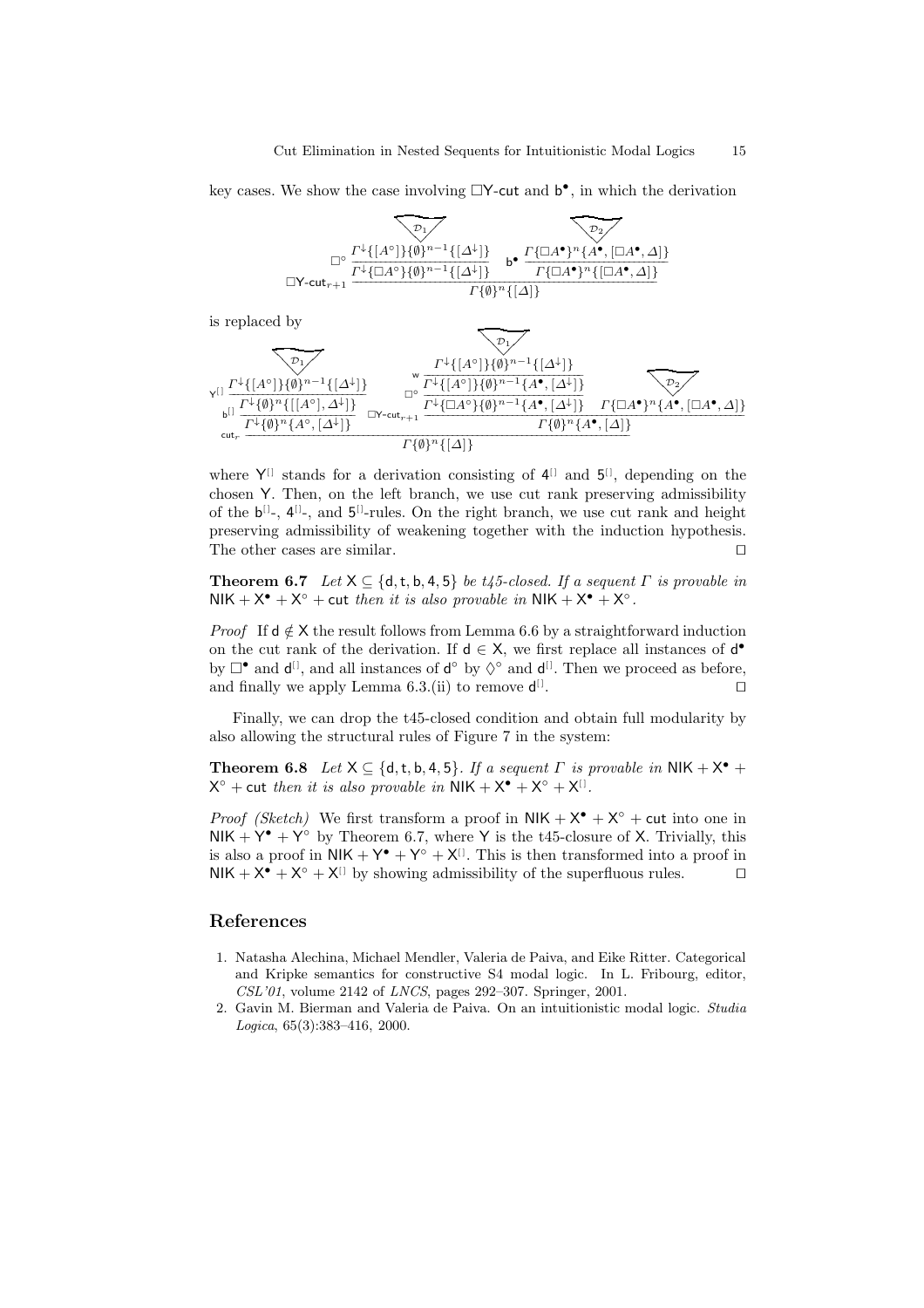- 16 Lutz Straßburger
- 3. Kai Brünnler. Deep sequent systems for modal logic. *Archive for Mathematical Logic*, 48(6):551–577, 2009.
- 4. Kai Brünnler and Lutz Straßburger. Modular sequent systems for modal logic. In Martin Giese and Arild Waaler, editors, *TABLEAUX'09*, volume 5607 of *Lecture Notes in Computer Science*, pages 152–166. Springer, 2009.
- 5. Kaustuv Chaudhuri, Nicolas Guenot, and Lutz Straßburger. The focused calculus of structures. In Marc Bezem, editor, *CSL'11*, volume 12 of *LIPIcs*, pages 159–173. Schloss Dagstuhl – Leibniz-Zentrum fuer Informatik, 2011.
- 6. Roy Dyckhoff. Contraction-free sequent calculi for intuitionistic logic. *J. Symb. Log.*, 57(3):795–807, 1992.
- 7. W. B. Ewald. Intuitionistic tense and modal logic. *J. Symb. Log.*, 51, 1986.
- 8. F.B. Fitch. Intuitionistic modal logic with quantifiers. *Portugaliae Mathematica*, 7(2):113–118, 1948.
- 9. Melvin Fitting. Nested sequents for intuitionistic logic. preprint, 2011.
- 10. Melvin Fitting. Prefixed tableaus and nested sequents. *Annals of Pure and Applied Logic*, 163:291–313, 2012.
- 11. Didier Galmiche and Yakoub Salhi. Label-free natural deduction systems for intuitionistic and classical modal logics. *Journal of Applied Non-Classical Logics*, 20(4):373–421, 2010.
- 12. Jim Garson. Modal logic. In Edward N. Zalta, editor, *The Stanford Encyclopedia of Philosophy*. Stanford University, 2008.
- 13. Rajeev Goré, Linda Postniece, and Alwen Tiu. Cut-elimination and proof search for bi-intuitionistic tense logic. In Valentin Shehtman Lev Beklemishev, Valentin Goranko, editor, *Advances in Modal Logic*, pages 156–177. College Publications, 2010.<br>14. Ryo Kashima.
- 14. Ryo Kashima. Cut-free sequent calculi for some tense logics. *Studia Logica*, 53(1):119–136, 1994.
- 15. François Lamarche. On the algebra of structural contexts. Accepted at *Mathematical Structures in Computer Science*, 2001.
- 16. Chuck Liang and Dale Miller. Focusing and polarization in intuitionistic logic. In J. Duparc and T. A. Henzinger, editors, *CSL 2007: Computer Science Logic*, volume 4646 of *LNCS*, pages 451–465. Springer-Verlag, 2007.
- 17. Sean McLaughlin and Frank Pfenning. The focused constraint inverse method for intuitionistic modal logics. Draft manuscript, 2010.
- 18. Michael Mendler and Stephan Scheele. Cut-free gentzen calculus for multimodal ck. *Inf. Comput.*, 209(12):1465–1490, 2011.
- 19. Aleksandar Nanevski, Frank Pfenning, and Brigitte Pientka. Contextual modal type theory. *ACM Transactions on Computational Logic*, 9(3), 2008.
- 20. Frank Pfenning and Rowan Davies. A judgmental reconstruction of modal logic. *Mathematical Structures in Computer Science*, 11(4):511–540, 2001.
- 21. G. D. Plotkin and C. P. Stirling. A framework for intuitionistic modal logic. In J. Y. Halpern, editor, *Theoretical Aspects of Reasoning About Knowledge*, 1986.
- 22. Francesca Poggiolesi. The method of tree-hypersequents for modal propositional logic. In D. Makinson, J. Malinowski, and H. Wansing, editors, *Towards Mathematical Philosophy*, volume 28 of *Trends in Logic*, pages 31–51. Springer, 2009.
- 23. Dag Prawitz. *Natural Deduction, A Proof-Theoretical Study*. Almquist and Wiksell, 1965.
- 24. G. Fischer Servi. Axiomatizations for some intuitionistic modal logics. *Rend. Sem. Mat. Univers. Politecn. Torino*, 42(3):179–194, 1984.
- 25. Alex Simpson. *The Proof Theory and Semantics of Intuitionistic Modal Logic*. PhD thesis, University of Edinburgh, 1994.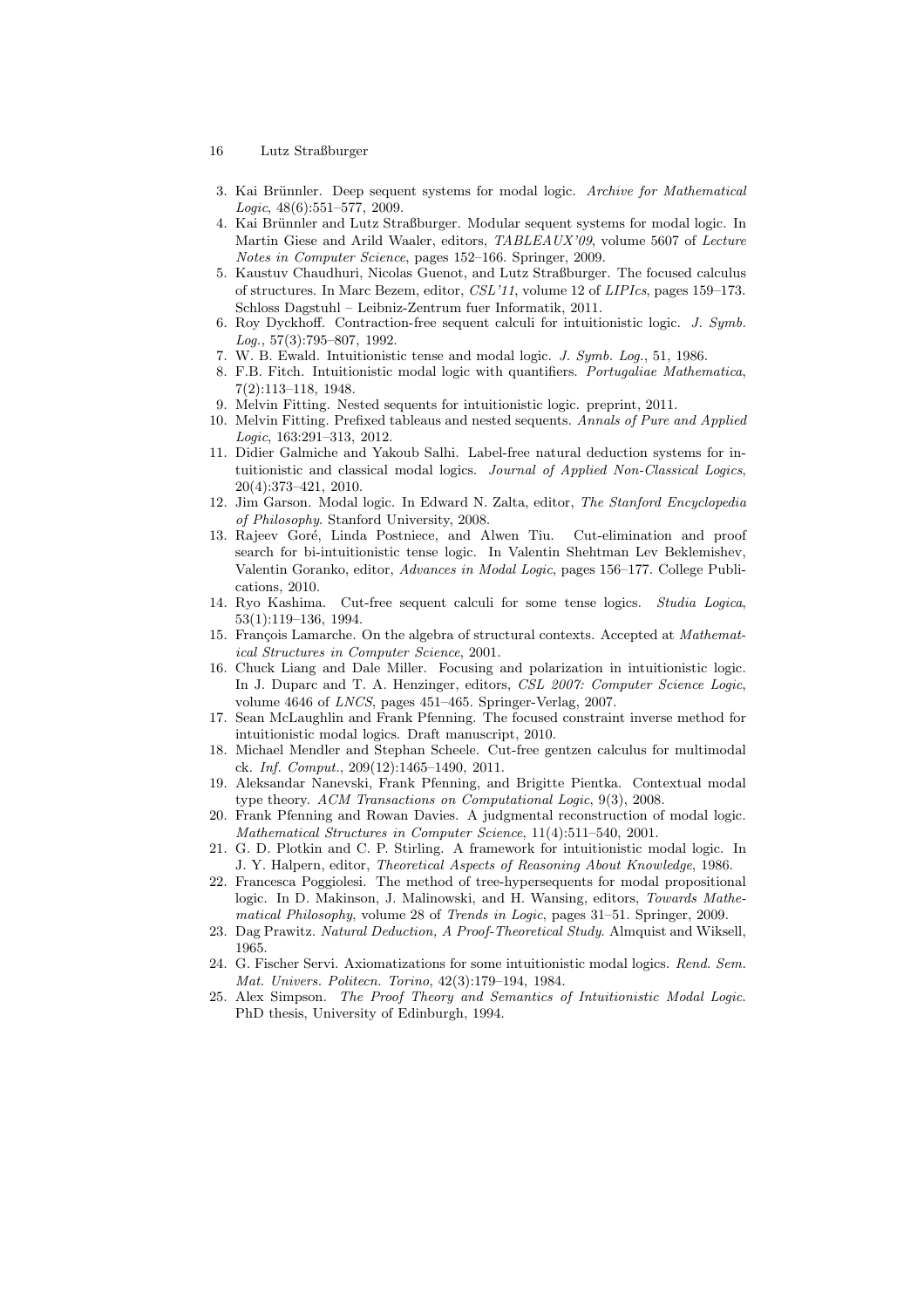# A Cut reduction cases

This appendix contains a list of the cut reduction cases. It is not part of the published paper in the proceedings of FoSSaCS 2013.

#### A.1 Axiomatic cases



In the  $\perp^{\bullet}$ -reduction,  $\mathcal{D}'_1$  is obtained from  $\mathcal{D}_1$  by removing the  $\perp^{\circ}$  in every line and keeping the output formula of  $\Gamma\{\emptyset\}$  instead. This is possible because there is no rule for  $\perp^{\circ}$ . In the a<sup>•</sup>-reduction we use the cut-rank preserving admissibility of contraction. In the a<sup>o</sup>-reduction, note that here  $\Gamma^{\downarrow}{a^{\circ}} = \Gamma{a^{\circ}}$ . For the last reduction, there are three more cases that are analogous and that are not shown.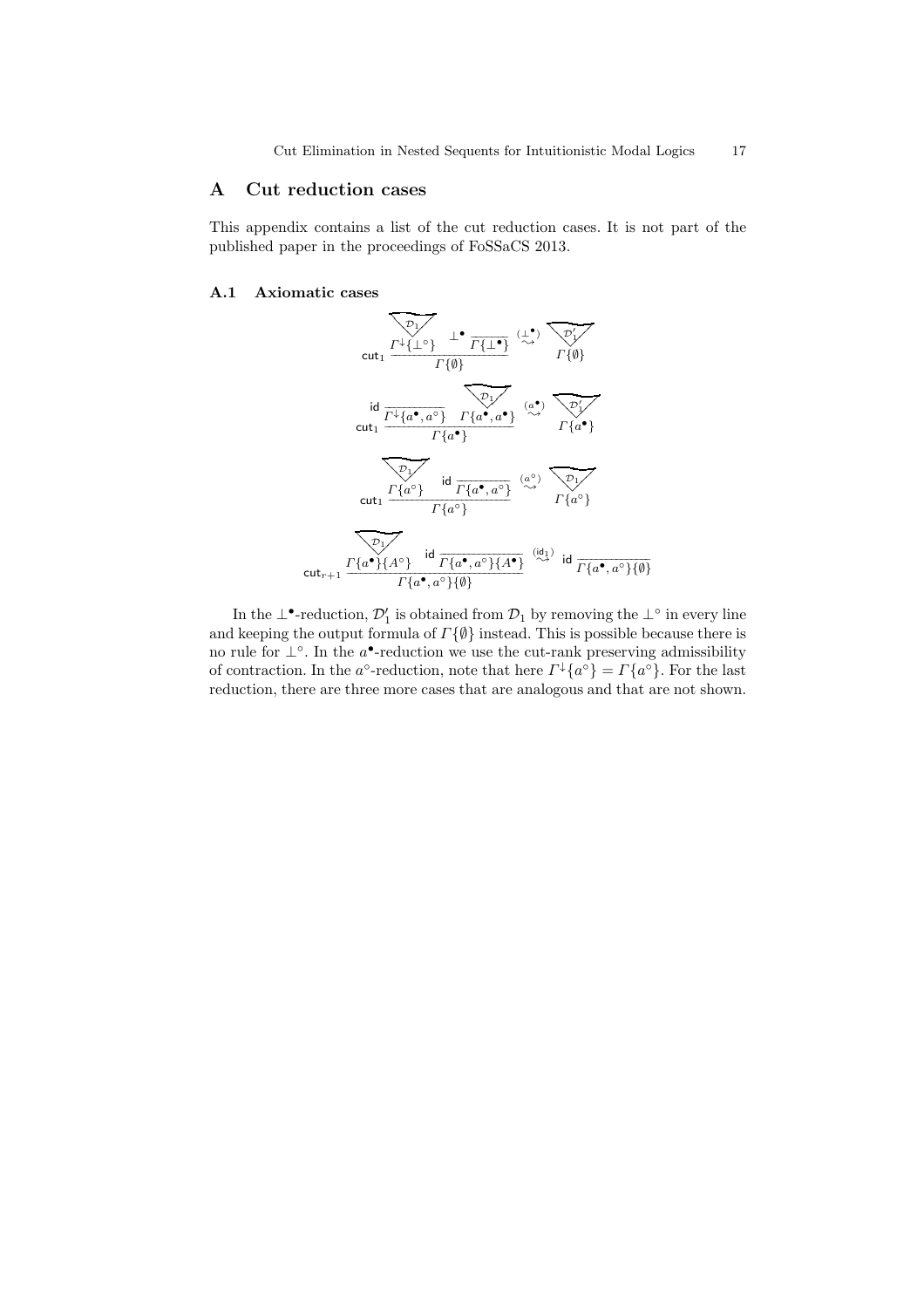#### A.2 Commutative cases



In the  $r^{\bullet}$ -reduction,  $\mathcal{D}'_2$  is obtained from  $\mathcal{D}_2$  by height and cut rank preserving invertability of the  $r^{\bullet}$ -rules. In the  $r^{\circ}$ -reduction,  $\mathcal{D}'_1$  is in almost all cases identical to  $\mathcal{D}_1$ , except for  $\supset^{\circ}$ , where we need height and cut rank preserving admissibility of w. The cases for the branching rules  $\vee^{\bullet}$  and  $\wedge^{\circ}$  are similar. In the cases for  $\sup$ , the derivations  $\mathcal{D}'_1$  and  $\mathcal{D}'_3$  are obtained from  $\mathcal{D}_1$  and  $\mathcal{D}_3$ , respectively, by observing that whenever there is a proof of  $\Gamma\{B \supset C^{\bullet}\}\$  then there is one of  $\Gamma\{C^{\bullet}\}\$  having at most the same cut rank and height. This can be shown in the same way as the height and cut rank preserving invertability of the other r • -rules.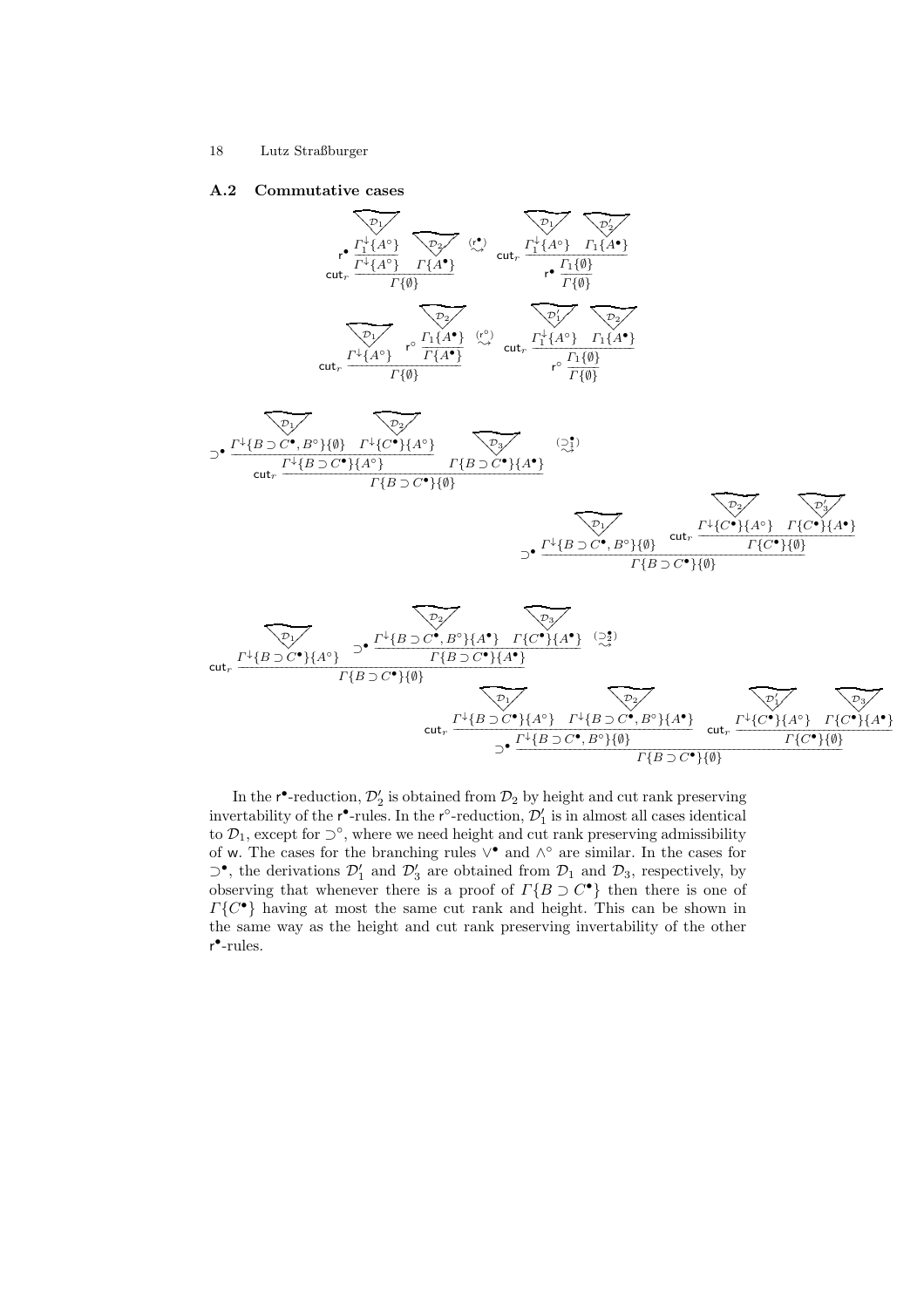

# A.3 Key cases for non-modal formulas

For  $\vee$ , there is a similar case where  $\vee^{\circ}$  chooses B. For  $\wedge$ ,  $\mathcal{D}'_2$  is obtained from  $\mathcal{D}_2$  by depth-preserving admissibility of w. For  $\supset$ , we can apply the induction hypothesis to the left branch to reduce the  $cut_{r+1}$ .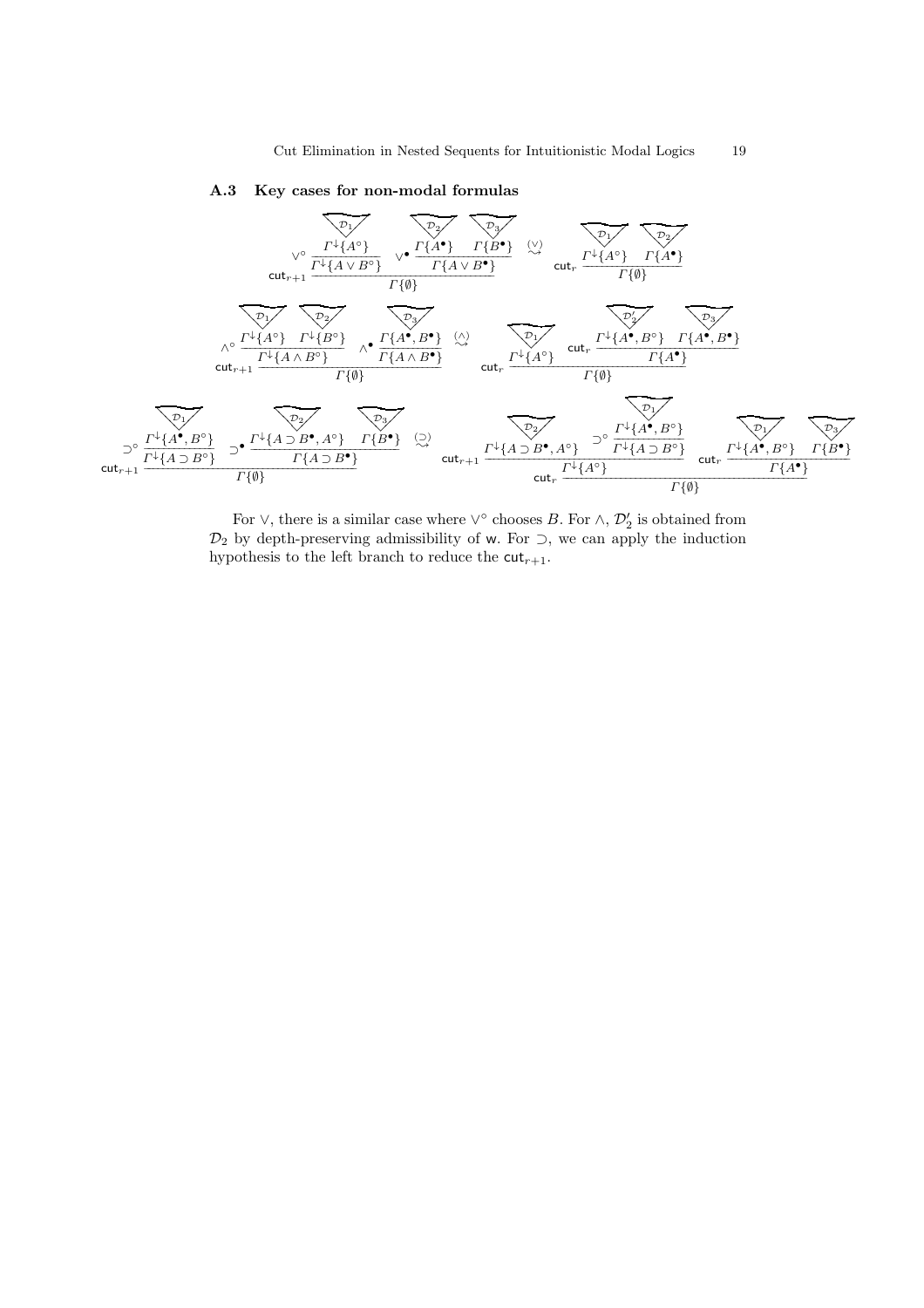#### A.4 Key cases for  $\Diamond$ -formulas



In the  $\Diamond$ -,  $\Diamond$ <sub>t</sub>-, and  $\Diamond$ <sub>b</sub>-reductions, we use cut rank preserving admissibility of the  $Y^{[1]}$ -,  $m^{[1]}$ -,  $t^{[1]}$ -, and  $b^{[1]}$ -rules. In the  $\Diamond$ 4- and  $\Diamond$ 5-reductions, we just apply the induction hypothesis.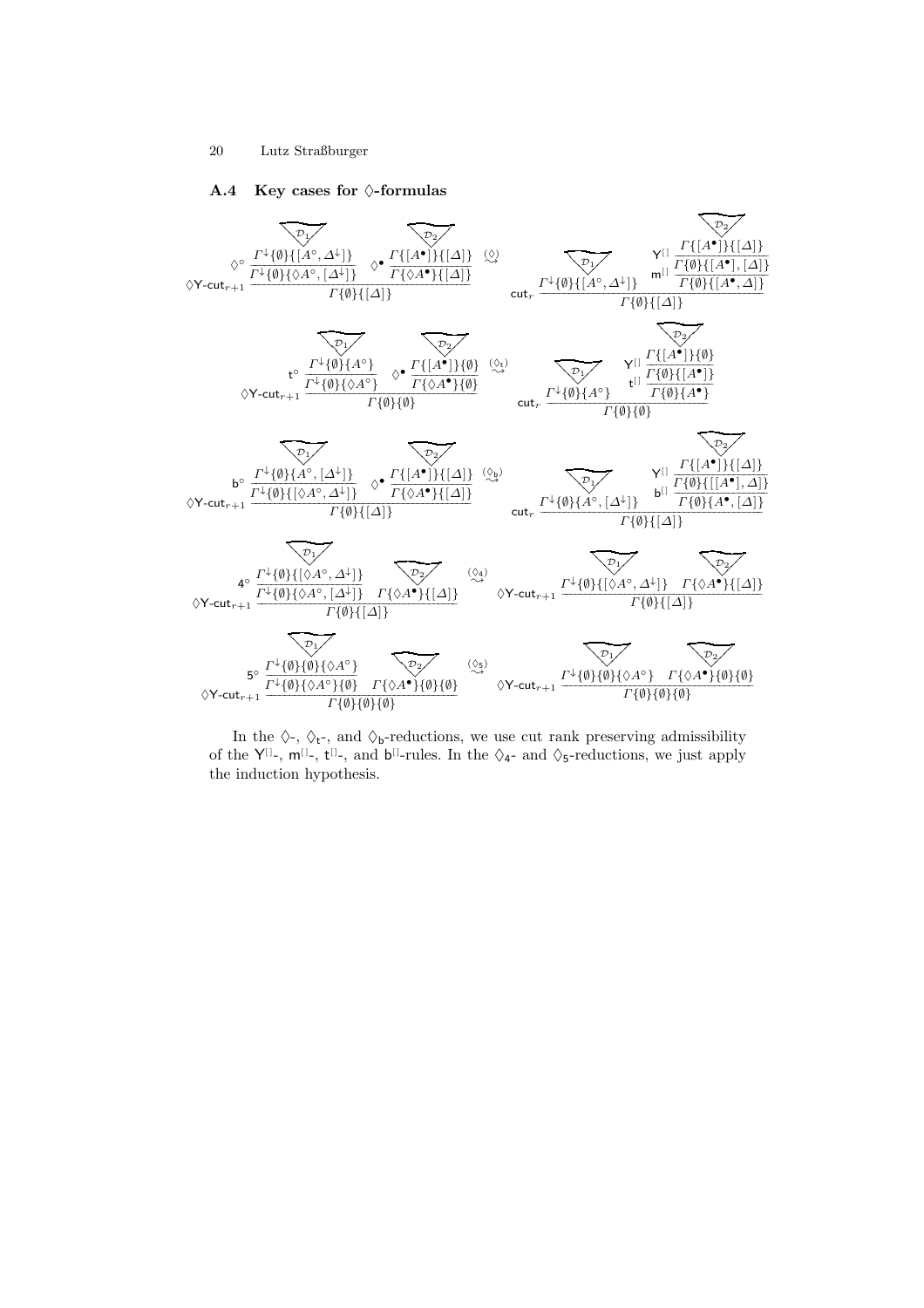#### A.5 Key cases for  $\square$ -formulas